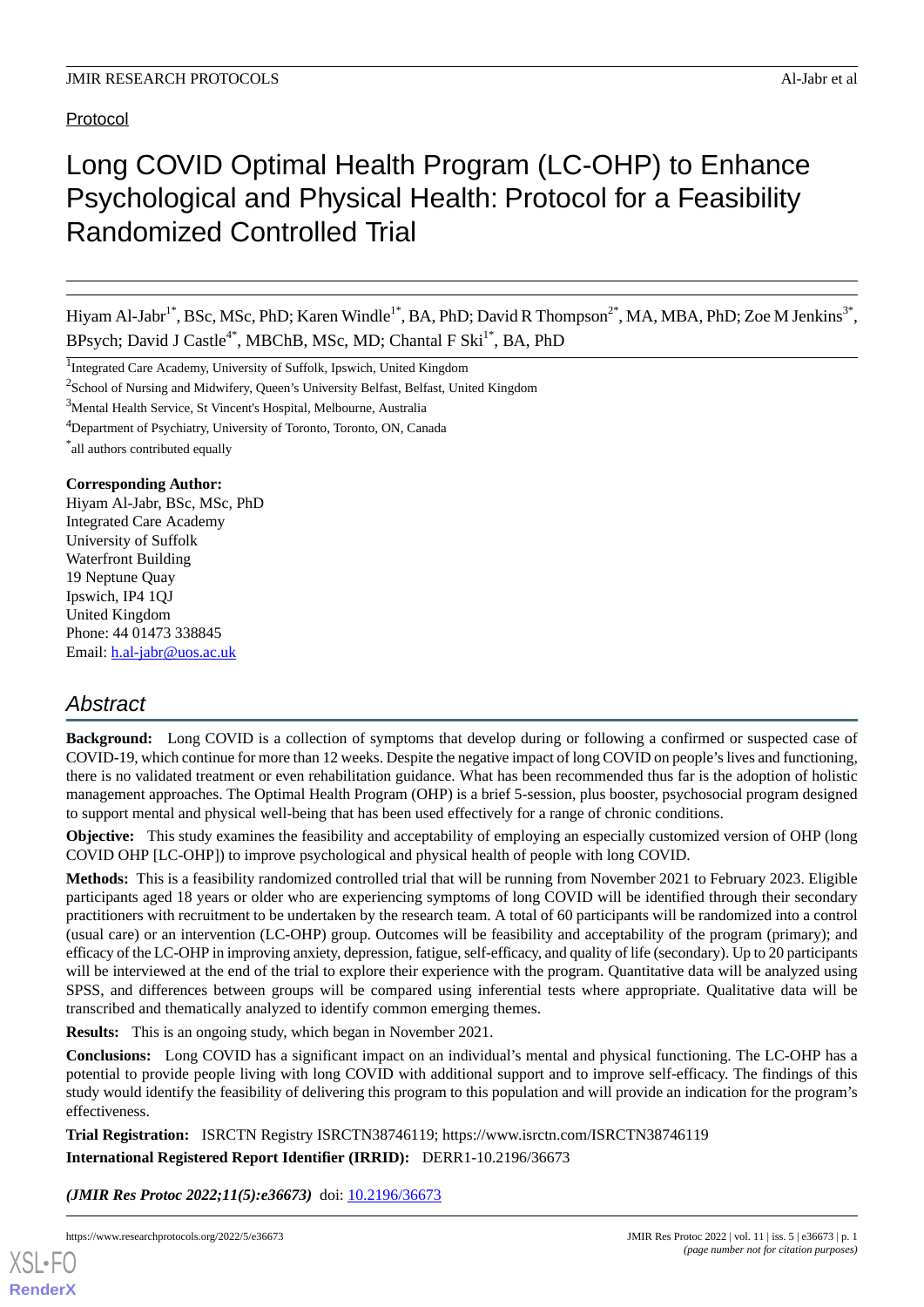#### **KEYWORDS**

long COVID; COVID-19; optimal health program; telemedicine; integrated care; telehealth; patient care; health intervention; mental health; physical health; psychological health; pandemic; patient support

# *Introduction*

#### **Background**

COVID-19, as named by the World Health Organization, is a novel virus that emerged in Wuhan, China in December 2019 and spread rapidly across the whole world resulting in a global pandemic [[1-](#page-7-0)[3](#page-7-1)]. From the start of the pandemic to date, there are more than 246 million confirmed cases of COVID-19 across the world, of which there is around a 90% recovery rate, although more than 4 million people have died [\[4,](#page-7-2)[5](#page-7-3)]. Several measures have been implemented to limit its spread, including avoidance of public contact, maintaining social distance, case detection, contact tracing, the use of personal protective equipment such as face masks, and encouraging hand hygiene practices [[6](#page-7-4)[,7](#page-7-5)].

COVID-19 infection is generally believed to be a short-term illness, from which people recover in about 2 weeks [\[8](#page-7-6)]. Figures indicate that around 80% of affected people develop a mild to moderate disease, and 5% of those with severe disease develop a critical illness [[9\]](#page-7-7). Recovery usually takes 7-10 days following the onset of the mild infection and 3-6 weeks in the severe or critical illness [\[10](#page-7-8)]. In some people, certain symptoms persist in the postacute phase  $[11,12]$  $[11,12]$  $[11,12]$ . This condition has been given several labels, including long COVID, post-COVID syndrome, long haulers, postacute COVID-19, and persistent COVID-19 symptoms [[11](#page-8-0)[,13](#page-8-2),[14\]](#page-8-3). Whatever the term, each describes an illness in which symptoms persist longer than expected, or where there are lasting effects of the infection [\[2](#page-7-9)]. In the absence of an alternative explanation, long COVID encompasses ongoing symptoms of COVID-19 lasting 12 weeks or more [\[2](#page-7-9),[12](#page-8-1),[15-](#page-8-4)[18\]](#page-8-5).

COVID-19 is a new virus; as such, there are many unknown aspects surrounding its trajectory, including who is susceptible to long COVID and why recovery is prolonged for some people. While it is not yet possible to identify who may develop long COVID, there appears to be several risk factors including female sex, increased age [[15\]](#page-8-4), presence of more than 5 symptoms in the acute phase [[19\]](#page-8-6), associated comorbidities, and extended duration of acute illness [\[14](#page-8-3),[19-](#page-8-6)[23](#page-8-7)].

A recent systematic review, which included 25 studies with 5440 participants, reported the frequency of long COVID to be up to 80% of the included population [\[17](#page-8-8)]. Another study showed that some symptoms persisted 3 months post hospital discharge [[24\]](#page-8-9). Moreover, it seems that anyone can develop long COVID, including young people with no preexisting health conditions [[18](#page-8-5)[,25](#page-8-10)]. In the United Kingdom, the Office of the National Statistics and the UK COVID-19 symptom study app show that 1 in 5 people have COVID-19 symptoms that persist after 5 weeks, and 1 in 10 have symptoms that persist longer than 12 weeks [[8](#page-7-6)[,26](#page-8-11)]. To date, more than 8 million cases of COVID-19 have been confirmed in the United Kingdom [[5\]](#page-7-3), with more than 2 million people reporting they may have had long COVID [[27\]](#page-8-12), but the number is expected to increase as the virus is still active in the community.

Symptoms of long COVID vary between individuals. It seems to affect multiple organ systems in the body, and patients can present with single, multiple, constant, transient, or fluctuating symptoms [\[12](#page-8-1),[28\]](#page-8-13), in a continuous or a relapsing and remitting course. According to a recent meta-analysis, the five most commonly reported symptoms are fatigue (58%), headache (44%), attention disorder (27%), hair loss (25%), and dyspnea  $(24%)$  [[13\]](#page-8-2). Fatigue was found to be independent of the severity of the initial viral infection and to develop irrespective of a preceding hospitalization [[29\]](#page-8-14). Long COVID represents a challenge for both the patient and the health care provider as it can be difficult to diagnose with certainty and may influence the doctor-patient relationship and trust [\[30](#page-8-15)]. Other reported manifestations of long COVID include cough, joint pain, chest pain, and low-grade fever [[8,](#page-7-6)[31](#page-8-16),[32\]](#page-8-17).

Encountered neuropsychiatric symptoms include anosmia, brain fog, and neuropathy [[33](#page-8-18)[,34](#page-9-0)]. COVID-19 doubles the risk of developing a psychiatric disorder [[35\]](#page-9-1). Anxiety, depression, or posttraumatic stress was manifest in 56% of patients with long COVID [[36\]](#page-9-2). Social isolation, decreased physical activity, changed habits, as well as social and economic insecurity that are associated with the pandemic may contribute to developing the physical and psychological symptoms of long COVID [[17,](#page-8-8)[37\]](#page-9-3).

The lack of sufficient information on this condition, along with variability in presenting symptoms and disease course between individuals, adds further challenges to identifying the best practice for its management and control. To date, no clear treatment regime is available to mitigate long COVID, and treatments given are dependent on presenting complaints. Minor complaints such as fever or cough can be treated symptomatically with paracetamol, cough suppressants, or antibiotics if a secondary bacterial infection is suspected [[14\]](#page-8-3). Patients are advised to follow the "three P's principle," which is as follows: "Pace" to conserve energy when doing daily activities; "Plan" activities across the week; and "Prioritize" necessary tasks to get a mixture of activities that will boost mental health every day [[38\]](#page-9-4).

The complexity and diversity of symptoms of long COVID demand the use of individualized care plans [\[39](#page-9-5)]. The focus should not be on providing symptom by symptom management, but rather on delivering holistic, integrated care, bringing together patients and health care practitioners from across all specialties to achieve a common goal and meet the long-term needs of this population [\[11](#page-8-0)[,40](#page-9-6)[,41](#page-9-7)]. In the United Kingdom, a 5-point plan was recently set by the National Health Service (NHS) in response to the challenge of long COVID [\[18](#page-8-5)]. This included the launch of several clinics to tackle the persistent symptoms of COVID-19 [[18](#page-8-5)[,31](#page-8-16)], the creation of "Your COVID Recovery" website that provides reliable and up-to-date information and support [[42\]](#page-9-8), and the investment of millions of pounds in research to gain better understanding of this condition. Additionally, guidance was published to support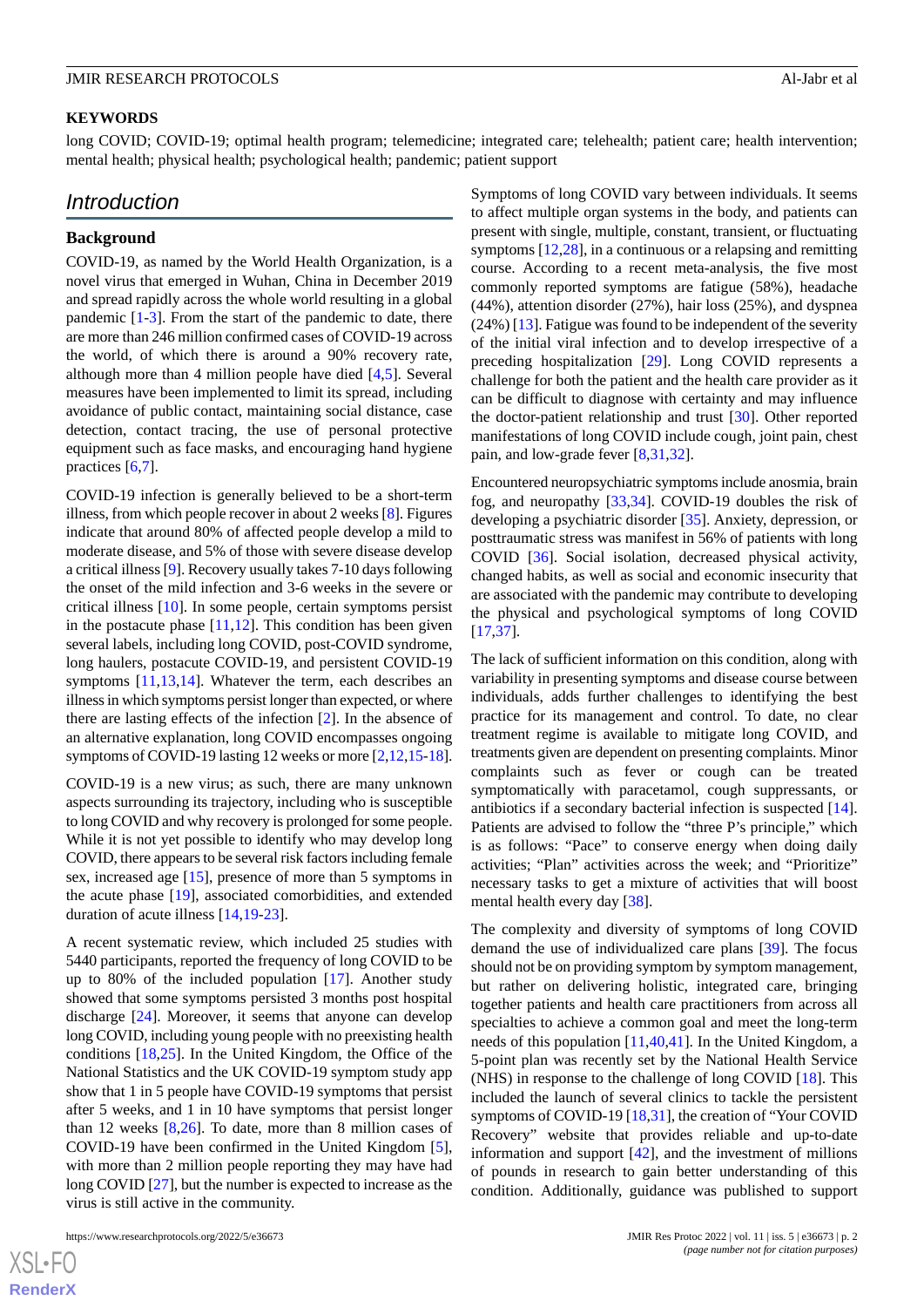clinicians in providing care to patients with long COVID [[12](#page-8-1)[,43](#page-9-9)].

Attention to mental health is also important as restrictions associated with the pandemic limited the provision of mental health services [[44-](#page-9-10)[46](#page-9-11)]. Although at the beginning, accessing mental health services decreased [\[47](#page-9-12)], numbers slowly started to increase and are now at a record high [[47-](#page-9-12)[49](#page-9-13)]. In 2020, the Office of the National Statistics reported that well-being levels were at their lowest since data collection started in 2011 [[50\]](#page-9-14), and that this has been greatly influenced by the pandemic. There has been a significantly increased demand on local beds [[51\]](#page-9-15), and the need for new or additional mental health support is expected to increase over the next 3 to 5 years [\[52](#page-9-16),[53\]](#page-9-17) to a level that is 2 to 3 times that of the current NHS capacity [\[54](#page-9-18)]. There is an obvious and critical need to provide alternative supports; integrated, psychological, and mental health support that is readily accessible to all patients.

Long COVID highlights the need for a specialized intervention to manage complex comorbidities. In this context, the Optimal Health Program (OHP) is a form of psychosocial intervention [[55\]](#page-9-19) that provides clinicians with a consistent approach to support patient self-management. This approach challenges traditional methods of health care by encouraging patients to be actively involved in their own management [[56\]](#page-10-0) as this is anticipated to be more effective than using passive approaches [[57\]](#page-10-1). The OHP has been shown to be beneficial for people with other chronic conditions such as diabetes [\[58](#page-10-2)], stroke [\[59](#page-10-3)], and chronic kidney disease [[60\]](#page-10-4). However, no research has yet evaluated its use in patients with long COVID. The Long COVID OHP (LC-OHP) program aligns with the NHS and the National Institute for Health and Care Excellence (NICE) guidelines for managing and supporting long COVID by promoting shared decision-making and by delivering care that meets the individual needs and preferences of patients. Additionally, it provides care to patients in easy-to-understand way and signposts them to useful resources for more support, as recommended by current guidelines [[61\]](#page-10-5).

Through the application of the tailored LC-OHP sessions alongside those living with long COVID, this study will examine if this program is feasible and acceptable in improving individual's psychological and physical health.

#### **Aim and Objectives**

This study aims to examine the feasibility and acceptability of the LC-OHP and evaluate any impact on quality of life, depression and anxiety, fatigue, and self-efficacy in patients with long COVID, compared to usual care. The study objectives are as follows:

#### *Primary Objectives*

[XSL](http://www.w3.org/Style/XSL)•FO **[RenderX](http://www.renderx.com/)**

The primary objectives are to determine the feasibility of conducting a 5-week psychosocial intervention in patients with long COVID by identifying the following outcome measures: (1) acceptability, recruitment, and retention rates; (2) participant's satisfaction with the intervention; and (3) appropriateness of secondary outcome measures.

#### *Secondary Objectives*

The secondary objectives are to evaluate the preliminary efficacy of the LC-OHP in improving quality of life, depression and anxiety, fatigue, and self-efficacy in people with long COVID, compared to usual care.

# *Methods*

This protocol is reported using the SPIRIT (Standard Protocol Items: Recommendations for Interventional Trials) reporting guidelines [[62\]](#page-10-6).

#### **Research Design and Setting**

This research is a feasibility randomized controlled trial to be conducted from November 2021 to February 2023 by investigators from the University of Suffolk. Potential participants will be identified from a long COVID clinic located within a hospital setting.

#### **Participants**

# *Inclusion Criteria*

Patients meeting the following criteria will be included in the study: (1) adults  $\geq 18$  years old: (2) COVID-19 infection confirmed through polymerase chain reaction testing or clinical diagnosis from a general practitioner; (3) experiencing post–COVID-19 syndrome (as defined by NICE 2020) 12 weeks or more following onset of symptoms or confirmed through testing; (4) able to participate in a telephone interview in English language (or with accommodated adjustments); and (5) able to consent to participate in the study.

#### *Exclusion Criteria*

Patients will be excluded if they meet any of the following criteria: (1) children and young adults (17 years and under); (2) unable to consent to participate in study; and (3) unable to participate in a telephone interview in English language.

#### *Sample Size*

A total of 60 patients will be recruited to the trial, with 30 randomized to the intervention or control group. The sample size has been determined according to the recommendations that at least 30-35 patients be included per group for pilot and feasibility studies [[63-](#page-10-7)[66](#page-10-8)].

#### **Study Procedures**

#### *Consent and Recruitment*

Eligible participants who are referred to the long COVID clinic will be identified and approached by the clinical team on their initial visit to the clinic that is located at a hospital setting. As part of their initial assessment, the team will provide a brochure that outlines the trial and details of the research team to contact if they would like to take part. After expressing interest, the research team will provide eligible participants with the trial's participant information leaflet and a consent form with a prepaid envelope. The research team will then contact the participants after 5 working days of sending the documents to answer any queries and to remind them to send their signed consent form.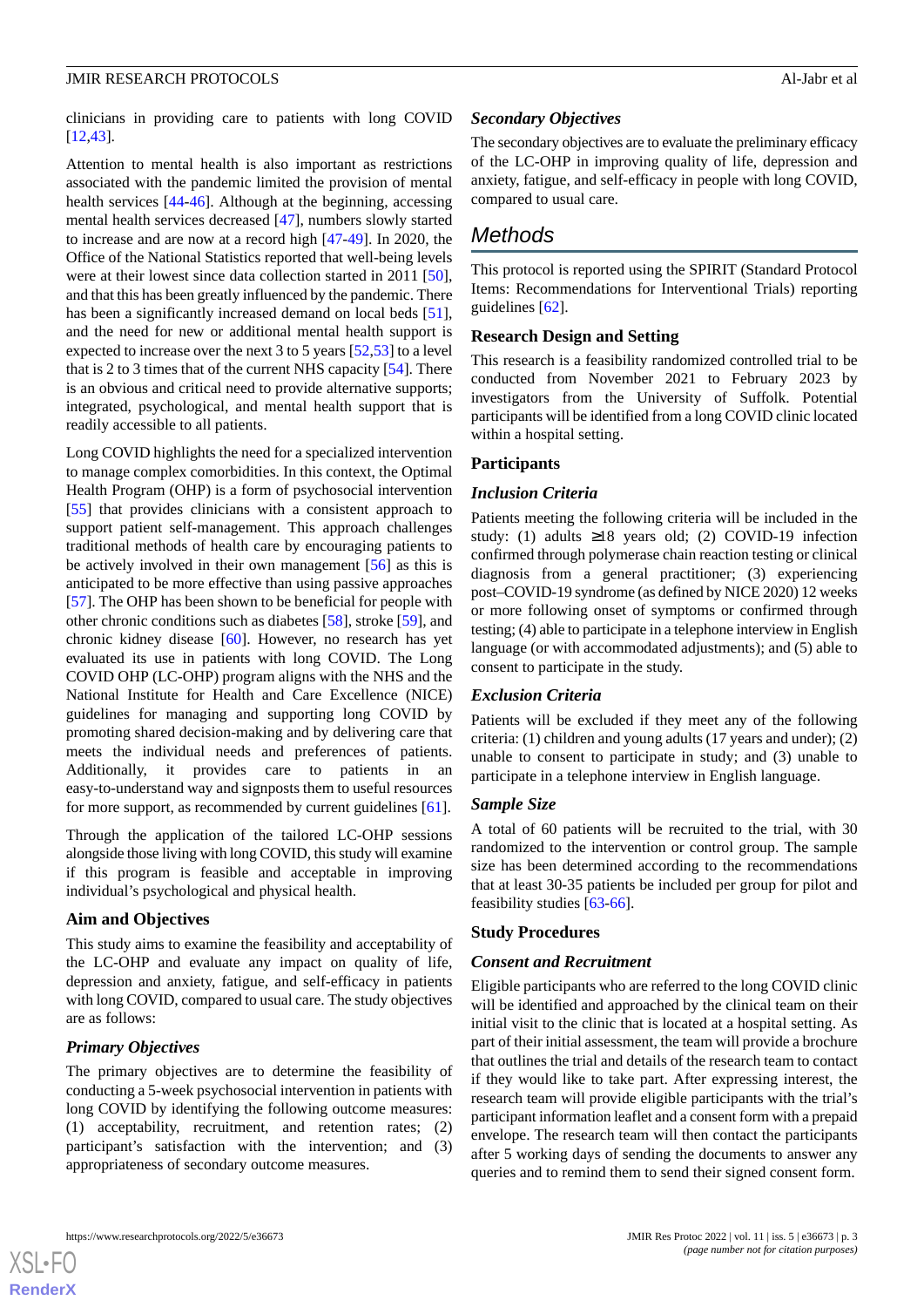#### *Baseline Data Collection*

Following the receipt of signed consent forms, the research team will contact participants to agree on the logistics of completing the questionnaires. Questionnaires will be sent to participants by email or post. With the baseline questionnaire, participants will also complete a short questionnaire to collect demographic data (ie, age, gender, ethnicity, and education). Participants will also have the option to complete the questionnaires on their own (ie, self-completion) or by telephone supported by a member of the research team. Responses to questionnaires will be recorded on a secure electronic database. Two reminders will be sent to nonrespondents. If no response is received, participants will be removed from the study. [Table](#page-3-0) [1](#page-3-0) provides a summary of the questionnaires to be completed by participants in the study at baseline, 3 months, and 6 months post randomization.

<span id="page-3-0"></span>Table 1. Overview of questionnaires.

| <b>Ouestionnaire</b> | Outcome         | Details                                                                                                                                                                                                                                                                                                                                                                                                                                 |
|----------------------|-----------------|-----------------------------------------------------------------------------------------------------------------------------------------------------------------------------------------------------------------------------------------------------------------------------------------------------------------------------------------------------------------------------------------------------------------------------------------|
| $PHQ-9a$             | Depression      | A 9-item validated questionnaire with 4 response options: "not at all" (scored as 0) to "nearly<br>every day" (scored as 3). PHQ-9 total scores range from 0 to 27, with scores of $\geq 5$ , $\geq 10$ , and<br>$\geq$ 15, representing mild, moderate, and severe levels of depression severity [67]. The questionnaire<br>can be administered over the phone.                                                                        |
| $GAD-7b$             | Anxiety         | A 7-item, easy-to-use, self-administered questionnaire, answered using a 4-point scale (from<br>0 to 3). It is used as a screening tool and severity measure for generalized anxiety disorder<br>$[68, 69]$ .                                                                                                                                                                                                                           |
| GSE <sup>c</sup>     | Self-efficacy   | A 10-item questionnaire rated using a 4-point Likert scale ("not at all true" to "exactly true").<br>The questionnaire tests the individual's self-efficacy (ie, his or her ability to organize and execute<br>certain behaviors that are necessary in order to produce given attainments). Higher scores are<br>indicative of higher self-efficacy. The questionnaire is valid and reliable with high internal<br>consistency $[70]$ . |
| $EQ-5D-5Ld$          | Quality of life | A validated 5-item questionnaire scored on 5-item answers. It provides a generic measure on<br>the following health dimensions: mobility, self-care, usual activities, pain or discomfort, and<br>anxiety or depression $[71]$ . The questionnaire also includes a visual analogue scale with scores<br>ranging from 0 to 100 to reflect current health status $[72]$ .                                                                 |
| FAS <sup>e</sup>     | Fatigue         | A validated 10-item questionnaire that is answered using a 5-point answer scale: "never" (scored<br>as 1) to "always" (scored as 5) $[73,74]$ .                                                                                                                                                                                                                                                                                         |

<sup>a</sup>PHQ: Patient Health Questionnaire.

<sup>b</sup>GAD-7: Generalized Anxiety Disorder.

<sup>c</sup>GSE: General Self-Efficacy.

<sup>d</sup>EQ-5D-5L: European Quality of Life 5 dimensions, 5 levels.

<sup>e</sup>FAS: Fatigue Assessment Scale.

# **Randomization, Allocation, and Blinding**

Participants will be randomized following the receipt of baseline data to either intervention or control group using a computer-generated block randomization. To avoid bias, an independent person will carry out participant randomization. Due to the nature and length of the intervention, it is not possible to blind either the research team or the participant to the treatment allocation.

Participants allocated to the control group will receive usual care provided to patients with long COVID, depending on presenting complaints and assessments. The intervention group will receive the LC-OHP plus usual care.

# **Intervention**

The OHP is a person-centered model that focuses on health as defined by patients. It aims to support people with mental or physical illness by using a collaborative therapy–based self-efficacy intervention [[55](#page-9-19)[,75](#page-10-17)-[78\]](#page-10-18). The program addresses psychological and physical dimensions of health [\[60\]](#page-10-4), is flexible, and can be delivered by a range of practitioners. It can also be delivered at all stages of the care trajectory; in inpatient and outpatient settings, at homes, or by video conferencing, and to groups or to individual patients [\[77](#page-10-19)]. By enhancing self-efficacy and self-management skills, the program works on shifting the focus of an individual's illness from being "dependent on services" to being "supported by services" [[78\]](#page-10-18), which is thus anticipated to reduce pressure and financial demands on health care systems.

The OHP can be delivered in 8- or 5-session sequential formats, with both types of delivery including a follow-up "booster session" [\[55](#page-9-19)] [\[77](#page-10-19)-[80\]](#page-11-0). It offers its users (ie, facilitators and participants) a written booklet that includes different skills and information to support self-efficacy, besides regular reviews of previous sessions to follow progress [\[55](#page-9-19)]. In this trial, recognizing that fatigue is a core component, the LC-OHP will be delivered in 5 sequential sessions. The program's key elements are summarized in [Table 2.](#page-4-0)

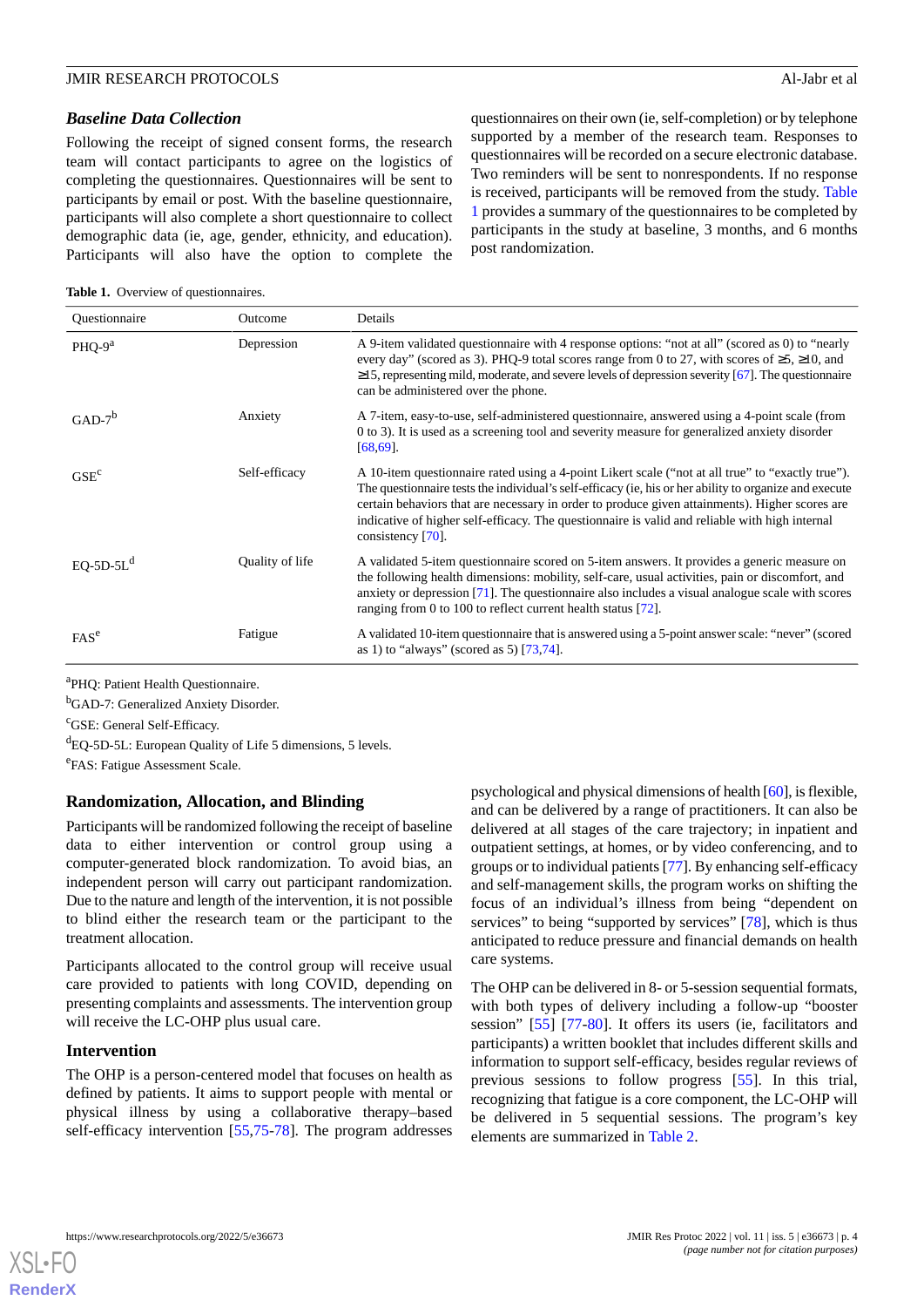<span id="page-4-0"></span>Table 2. LC-OHP<sup>a</sup> sessions.

| Session        | Title                                                                               | Content                                                                                                                                     |
|----------------|-------------------------------------------------------------------------------------|---------------------------------------------------------------------------------------------------------------------------------------------|
| 1              | Optimal health                                                                      | What is optimal health?<br>٠<br>Optimal health wheel                                                                                        |
| 2              | I-Can-Do-Model                                                                      | Strengths and vulnerabilities<br>٠<br>Stressors and strategies<br>Health plans 1 and 2<br>٠                                                 |
| 3              | Factors of well-being                                                               | Medication and metabolic monitoring<br>$\bullet$<br>Collaborative partners and strategies<br>Health Plan 3                                  |
| 4              | Visioning and goal setting                                                          | Defining change<br>$\bullet$<br>Orientation and preparation<br>٠<br>Creative problem-solving and goal setting<br>Reflection and celebration |
| 5              | Building health plans                                                               | Health plans 1, 2, and 3<br>C<br>My health journal                                                                                          |
| <b>Booster</b> | Reflecting on the learning in the transformational journey to<br>sustain well being | Reflecting on learning in the transformational journey to sustain<br>$\bullet$<br>well-being                                                |

<sup>a</sup>LC-OHP: Long COVID Optimal Health Program.

Sessions will be delivered weekly with a booster session to be held 3 months after the last session. The booster session will target reviewing health plans and reflecting on achievements made toward health-related goals. Sessions will be held either in a 1:1 encounter with the facilitator, or in groups, or using a mixture of both, depending on participants' preferences. Each 1:1 session will last up to one hour, with breaks provided upon participant's request, and if necessary, the session can be completed at another time. Group sessions will last up to 90 min, and breaks will be provided upon request. Sessions will be held online (using a convenient platform) or by telephone (to those who do not have access to online facilities). Sessions will be audio-recorded to be checked by another member of the research team to confirm fidelity of program delivery. Participants can contact facilitators between the sessions if they have any questions or wish to change the time for the next session.

<span id="page-4-1"></span>Facilitators have received prior training in delivering the program during a 2-day workshop delivered by one of the investigators (DJC) who developed the OHP program. Regular supervision will also be provided to facilitators to ensure fidelity with program delivery and to discuss any concerns. Additionally, a fidelity checklist will be completed by the facilitator after the end of each session to ensure all core components of each

session have been covered. The checklist will also be reviewed by another member of the research team to ensure fidelity.

#### **Quantitative Data Collection**

Following participation and baseline data collection, the research team will contact participants at 3-month intervals after randomization at a prearranged time to complete the questionnaires detailed in [Table 1](#page-3-0). At the end of the trial, participants in the intervention group will be asked to evaluate the LC-OHP by completing the Course Experience Questionnaire.

#### **Qualitative Interviews**

After the end of the trial, participants allocated to the intervention group will be invited to participate in a semistructured telephone interview conducted by an independent researcher (not the OHP facilitator). The interview will target exploring participants' experience with the LC-OHP, identify their views on the program, and share any suggestions for improving the program for the future. Interviews will be audio-recorded and will be conducted at a time convenient to the participant. Interview duration will last up to 30 min (a max of 40 min if a participant requests more time) and will be guided by a topic guide developed by the research team. Participants will be interviewed until data saturation is reached. [Textbox 1](#page-4-1) shows a summary of the interview topic guide list.

**Textbox 1.** Summary of the interview topic guide list.

#### **Main questions**

- Can you please tell me a little bit about why you agreed to take part in the study?
- Describe your experience of being involved in the program.
- What do you think about the materials and support provided throughout the program?
- Do you feel that there may be changes that could be made to the program? What, how, and why?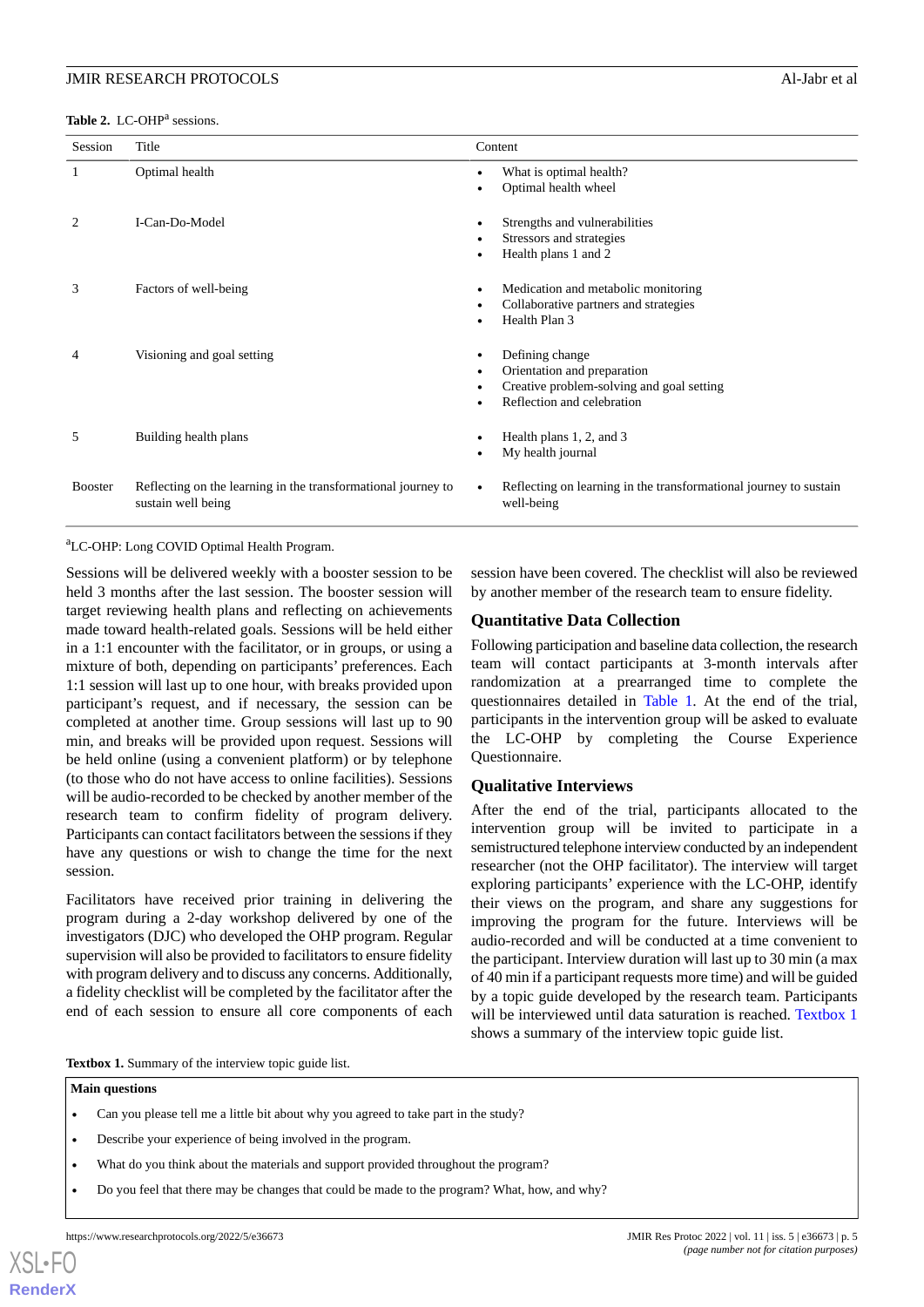# **Internal Pilot**

The trial will start with an internal pilot, with the first 2 participants receiving a 1:1 session delivery. These participants will have a short interview (10 min) at the beginning of each session by the facilitator to identify their views about the

<span id="page-5-0"></span>**Figure 1.** Participants' flow in the study. OHP: Optimal Health Program.



# **Participant Withdrawal**

Participants can leave the study at any time without their care being compromised. All data collected from participants prior to withdrawal will be included in the analysis.

Participants' withdrawals will be noted, and reasons will be classified under the following categories: (1) illness or death; (2) dropout or relocation; (3) loss of contact; and (4) failure to return the questionnaire.

Additionally, for the purpose of ensuring fidelity, the trial's research team will interview a sample of participants who withdrew from the intervention to identify reasons behind their withdrawal, and to collect any suggestions that may improve the program for future participants. The withdrawing participants will be free to decline this interview without their usual care being affected.

# **Data Analysis**

[XSL](http://www.w3.org/Style/XSL)•FO **[RenderX](http://www.renderx.com/)**

Quantitative data analysis will be performed using SPSS (IBM Corp). Descriptive data will be presented using means,

interquartile range, and percentages. Differences between the groups will be compared using appropriate inferential tests.

previous session with respect to the program's materials and to inform any necessary refinements before starting the program with other participants. The program will start 2 weeks following the internal pilot in order to give enough time for any modifications to be implemented. [Figure 1](#page-5-0) presents a flowchart

of the trial process.

For the qualitative data, interviews will be recorded (with informed consent), transcribed verbatim, coded, and thematically analyzed (using an inductive thematic analysis approach) to identify common emerging themes [\[81](#page-11-1)]. Transcripts will be continuously revisited, and the accuracy will be verified by listening to the recordings and comparing them with the transcripts. Coding of data will be conducted using NVivo (QSR International), and codes will be checked by another member of the research team to ensure appropriate and consistent coding process. Any disagreements will be resolved by consensus, and by referring to the transcripts and original recordings.

#### **Data Management and Monitoring**

All data collected from participants will remain strictly confidential, and all participants will be pseudonymized and coded with a study number. Data will be securely stored at a central computer drive accessible only to members of the research team. Principles of the General Data Protection Regulation 2018 will be followed with respect to data storage, processing, and destruction. Any paper documents will be stored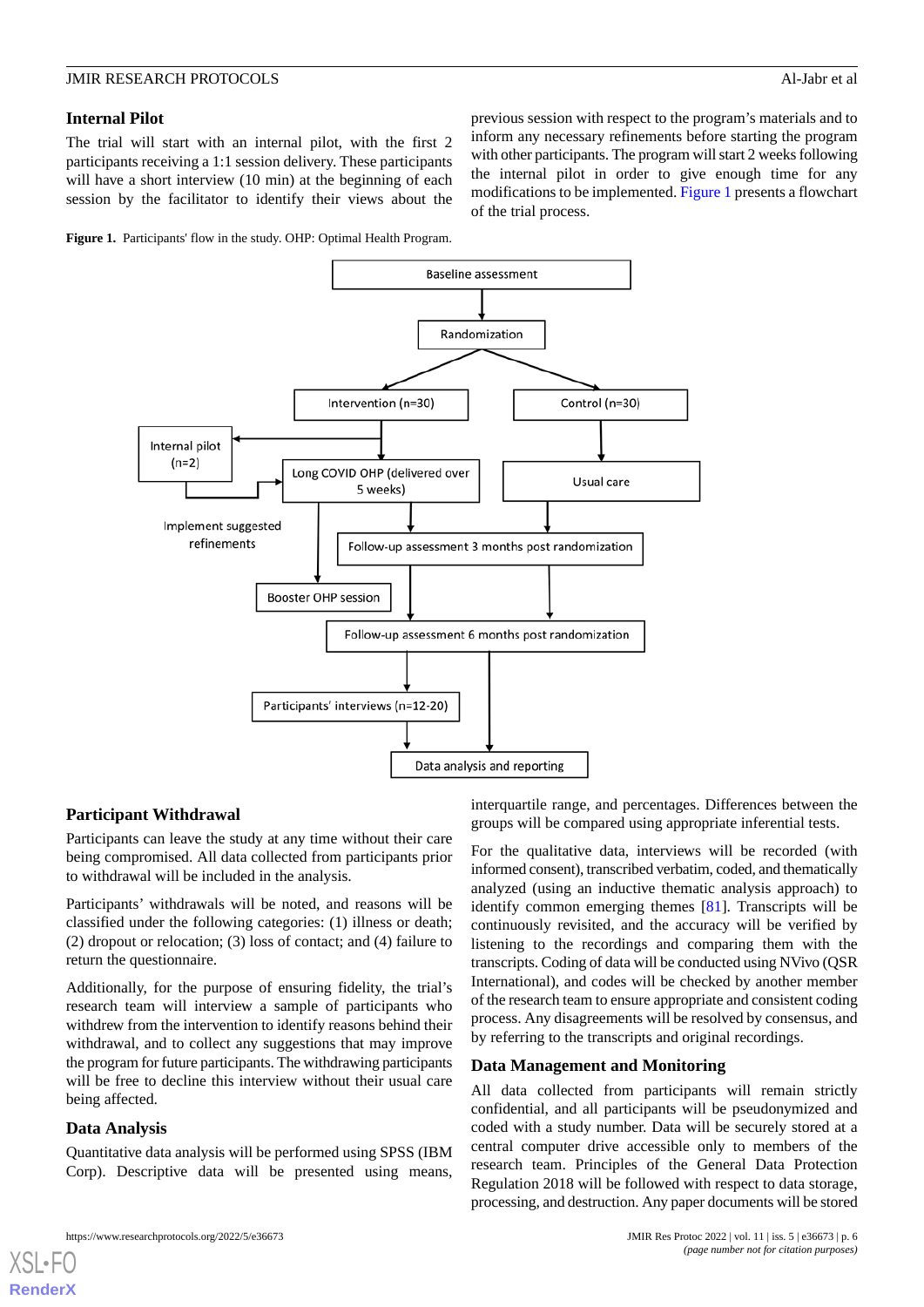in a securely locked filing cabinet located at the Integrated Care Academy at the University of Suffolk, accessible only to members of the research team.

A Data Management Committee (DMC) is set for the trial and will include the sponsor, 2 clinicians, 2 independent researchers, and 2 members of the public. The committee will meet at least 3 times (at the start, middle, and end of the trial) and as needed. The DMC will oversee all aspects of the study and will monitor the trial's progress and deadlines adherence, ensuring participant safety is maintained and agreeing on any amendments to the protocol. Any amendments conducted will be notified to ethical committees.

The trial will be prematurely terminated if severe and unacceptable safety risks occur. Adverse events will include any unfavorable and unintended events experienced by a participant during the study that are reported by the participant or observed by the investigator or medical staff. Serious adverse events will be any untoward medical occurrence that could result in death, hospitalization or prolongation of existing hospitalization, persistent or significant disability or incapacity, or a congenital anomaly or birth defect. Adverse events and serious adverse events will be registered and presented to the DMC to be reviewed. The DMC will have the power to stop the trial on safety grounds. However, it is highly unlikely for early termination as the OHP has been previously used with people with chronic medical conditions and has been proven effective, without untoward outcomes.

# **Patient and Public Involvement**

The OHP was tailored to long COVID with input from the long COVID clinic clinicians (2 occupational therapists). In addition, guidance was provided on the mode and timing of questionnaire administration with changes made to processes of administration to ensure participants will be prepared and supported. Mindful that the most common symptom of long COVID is fatigue and brain fog, and along with the overall focus of this study (ie, assessing the feasibility and acceptability of LC-OHP), patients with long COVID were not involved in refining the OHP at this stage. However, feedback from patients who used this program in previous studies has been implemented to make the program more succinct, colorful, and visual. Additionally, the delivery of the LC-OHP sessions will be arranged at patients' convenience in terms of time and mode of delivery. Moreover, the views of patient participants who receive the program sessions will be collected by interviewing the pilot participants and the intervention participants at the end of the trial to further implement and adapt the program to people with long COVID. Finally, members of the public will form part of the trial DMC to monitor the progress of the study and contribute to the dissemination of its findings.

# **Ethics Approval**

This study received approval from the University of Suffolk Ethics committee (RETH21/004) and from the NHS Health Research Authority (IRAS 304234).

The study will be conducted in accordance with the Health Research Authority and the University of Suffolk guidelines on

https://www.researchprotocols.org/2022/5/e36673 JMIR Res Protoc 2022 | vol. 11 | iss. 5 | e36673 | p. 7

ethical conduct in research, as well as the approved study protocol.

#### **Dissemination Plan**

The findings of this study will be communicated using different dissemination pathways. These include the use of academic pathways (ie, peer-reviewed journal articles and abstract submissions to local, national, and international conferences), social media pathways (ie, Twitter, YouTube, and LinkedIn), and sending summary findings to participants taking part in this study. The research team will work closely with the DMC, which will include members of the public to identify other appropriate pathways to disseminate the findings to the wider population.

# *Results*

This is an ongoing study, which began in November 2021. The outcomes will be feasibility and acceptability of the program (primary); and its efficacy on improving anxiety, depression, fatigue, self-efficacy, and quality of life (secondary). It is hypothesized that the LC-OHP will be acceptable by participants, will improve their health and psychosocial functioning, and will enable them to gain better understanding of this condition, increasing patient self-efficacy of their symptoms.

# *Discussion*

# **Principal Findings**

In moving this program forward, the feasibility and acceptability of the LC-OHP will be tested along with early measures as to its effectiveness. It is widely acknowledged that long COVID is a chronic condition that is associated with long term, multisystem manifestations. It is a serious health problem that has a significant impact on an individual's physical, social, and psychological functioning. Though there is a good deal of uncertainty and much to be learned about long COVID, there is a pressing need for a specialized intervention to manage the condition.

While the LC-OHP has been used effectively for previous other chronic conditions  $[58-60,77]$  $[58-60,77]$  $[58-60,77]$  $[58-60,77]$  $[58-60,77]$ , it has yet to be used for long COVID. This study has been designed to apply this program to people living with long COVID; however, there is no prior evidence to rely on at present as it is well recognized that COVID and long COVID are new conditions, and researchers and clinicians all over the world are still assessing how best these can be treated. Thus, the program in this study is going to be one of the first and innovative approaches to be used in order to provide additional support to this group of people.

The use of the OHP within this feasibility study offers a holistic approach that can provide a pathway for people to aid them through their recovery and to encourage them to be actively involved in their own management. It uses a person-centered approach and is in line with NICE guidelines and with the NHS plan 2021-22 for managing people with long COVID. It is therefore anticipated that an OHP specifically tailored to patients with long COVID will be acceptable by participants, will have

```
XS • FO
RenderX
```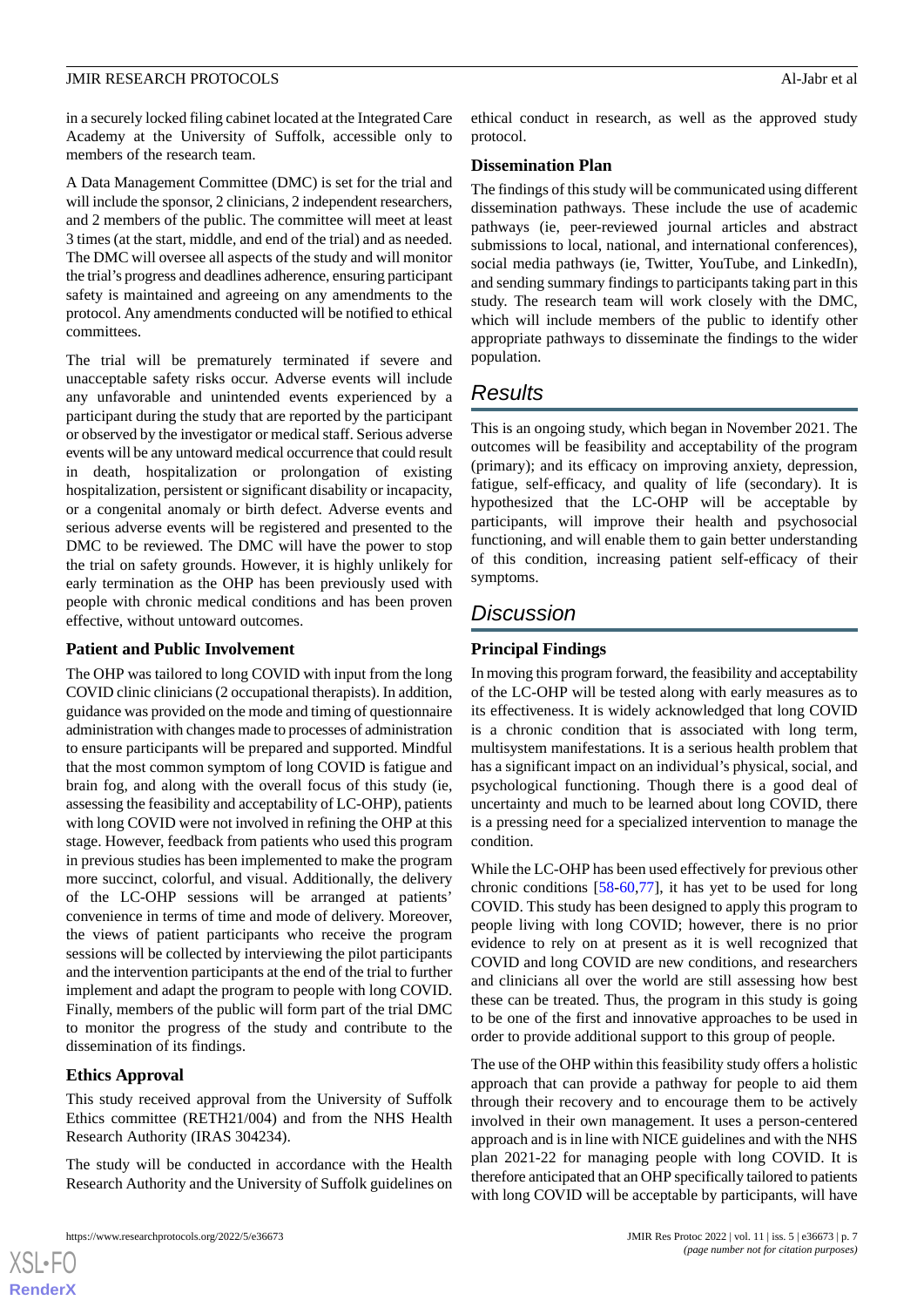a high retention rate, will improve their health and psychosocial functioning, and will enable them to gain better understanding of this condition, increasing self-management of their symptoms. This increase in self-management may reduce individuals' contact with health or care services, reducing the demand on the NHS and care services seen during the pandemic. The impact of COVID-19 on mental health is widely acknowledged, and the LC-OHP could be a suitable approach to mitigate this impact and increase individuals' empowerment and independence. Moreover, understanding participants' views and perceptions on the LC-OHP is hoped to improve the program to provide better support for patients with long COVID.

# **Strengths and Limitations**

The study has some limitations. Due to the nature of the intervention, participants and researchers will not be blinded to group allocation; however, to avoid researcher-induced bias, randomization and interviews will be conducted independently. To the authors'best knowledge, this is the first study to examine an individualized holistic psychosocial program designed to address the needs of adults experiencing long COVID. The study is anticipated to provide evidence for the feasibility and acceptability of the used intervention in improving health outcomes for people experiencing long COVID. This feasibility trial uses a mixed methods design to assess procedural and methodological data in preparation for a fully powered large-scale trial.

#### **Future Directions**

The findings of this study will be used in implementing the suggestions given by participants in further adapting and tailoring the LC-OHP program to make it more suitable to people living with long COVID. The findings will also be used as pilot data to support conducting a fully powered large-scale randomized controlled trial to recruit a higher number of participants from multiple sites and from different geographical areas.

# **Acknowledgments**

This study is funded by the Mental Health Alliance (East Suffolk, West Suffolk, and North East Essex) Board, grant number SIV02/0000555 and is sponsored by the University of Suffolk.

# **Authors' Contributions**

HAJ drafted the manuscript. CFS, KW, DRT, ZMJ, and DJC reviewed and edited the manuscript. All authors read and approved the final manuscript.

#### **Conflicts of Interest**

<span id="page-7-0"></span>In the past 36 months, DJC has received grant money for research from Servier, Boehringer Ingelheim and Travel Support and Honoraria for Talks and Consultancy from Servier, Seqirus, Lundbeck. He is a founder of the Optimal Health Program (OHP) and holds 50% of the IP for OHP. He is also part owner of Clarity Healthcare. He does not knowingly have stocks or shares in any pharmaceutical company. HAJ, KW, DRT, ZMJ, and CFS declare no conflicts of interest.

#### <span id="page-7-9"></span>**References**

- <span id="page-7-1"></span>1. Whittaker A, Anson M, Harky A. Neurological Manifestations of COVID-19: A systematic review and current update. Acta Neurol Scand 2020 Jul 02;142(1):14-22 [\[FREE Full text\]](http://europepmc.org/abstract/MED/32412088) [doi: [10.1111/ane.13266\]](http://dx.doi.org/10.1111/ane.13266) [Medline: [32412088](http://www.ncbi.nlm.nih.gov/entrez/query.fcgi?cmd=Retrieve&db=PubMed&list_uids=32412088&dopt=Abstract)]
- <span id="page-7-3"></span><span id="page-7-2"></span>2. Mahase E. Covid-19: What do we know about "long covid"? BMJ 2020 Jul 14;370:m2815. [doi: [10.1136/bmj.m2815](http://dx.doi.org/10.1136/bmj.m2815)] [Medline: [32665317](http://www.ncbi.nlm.nih.gov/entrez/query.fcgi?cmd=Retrieve&db=PubMed&list_uids=32665317&dopt=Abstract)]
- <span id="page-7-4"></span>3. Rajkumar RP. COVID-19 and mental health: A review of the existing literature. Asian J Psychiatr 2020 Aug;52:102066 [[FREE Full text](http://europepmc.org/abstract/MED/32302935)] [doi: [10.1016/j.ajp.2020.102066](http://dx.doi.org/10.1016/j.ajp.2020.102066)] [Medline: [32302935](http://www.ncbi.nlm.nih.gov/entrez/query.fcgi?cmd=Retrieve&db=PubMed&list_uids=32302935&dopt=Abstract)]
- <span id="page-7-5"></span>4. Number of coronavirus (COVID-19) cases, recoveries, and deaths worldwide as of July 5, 2021. Statista. URL: [https:/](https://www.statista.com/statistics/1087466/covid19-cases-recoveries-deaths-worldwide) [/www.statista.com/statistics/1087466/covid19-cases-recoveries-deaths-worldwide](https://www.statista.com/statistics/1087466/covid19-cases-recoveries-deaths-worldwide) [accessed 2021-07-06]
- 5. WHO Coronavirus (COVID-19) Dashboard. World Health Organization. URL:<https://covid19.who.int/> [accessed 2021-07-06]
- <span id="page-7-7"></span><span id="page-7-6"></span>6. Adhikari SP, Meng S, Wu Y, Mao Y, Ye R, Wang Q, et al. Epidemiology, causes, clinical manifestation and diagnosis, prevention and control of coronavirus disease (COVID-19) during the early outbreak period: a scoping review. Infect Dis Poverty 2020 Mar 17;9(1):29 [[FREE Full text\]](https://idpjournal.biomedcentral.com/articles/10.1186/s40249-020-00646-x) [doi: [10.1186/s40249-020-00646-x](http://dx.doi.org/10.1186/s40249-020-00646-x)] [Medline: [32183901](http://www.ncbi.nlm.nih.gov/entrez/query.fcgi?cmd=Retrieve&db=PubMed&list_uids=32183901&dopt=Abstract)]
- <span id="page-7-8"></span>7. Wei Q, Ren Z. Disinfection measures for pneumonia foci infected by novel coronavirus in 2019. Chin J Disinfect 2020;37:59-62. [doi: [10.11762/j.issn.1001-7658.2020.01.019](http://dx.doi.org/10.11762/j.issn.1001-7658.2020.01.019)]
- 8. How long does COVID-19 last? Zoe COVID Study. 2020 Jun 06. URL: <https://covid.joinzoe.com/post/covid-long-term> [accessed 2021-07-01]
- 9. Wu Z, McGoogan JM. Characteristics of and Important Lessons From the Coronavirus Disease 2019 (COVID-19) Outbreak in China: Summary of a Report of 72 314 Cases From the Chinese Center for Disease Control and Prevention. JAMA 2020 Apr 07;323(13):1239-1242. [doi: [10.1001/jama.2020.2648](http://dx.doi.org/10.1001/jama.2020.2648)] [Medline: [32091533](http://www.ncbi.nlm.nih.gov/entrez/query.fcgi?cmd=Retrieve&db=PubMed&list_uids=32091533&dopt=Abstract)]
- 10. Gomes C, World Health Organization. Report of the WHO-China Joint Mission on Coronavirus Disease 2019 (COVID-19). Brazilian Journal of Implantology and Health Sciences. 2020. URL:<https://bjihs.emnuvens.com.br/bjihs/article/view/172> [accessed 2022-05-02]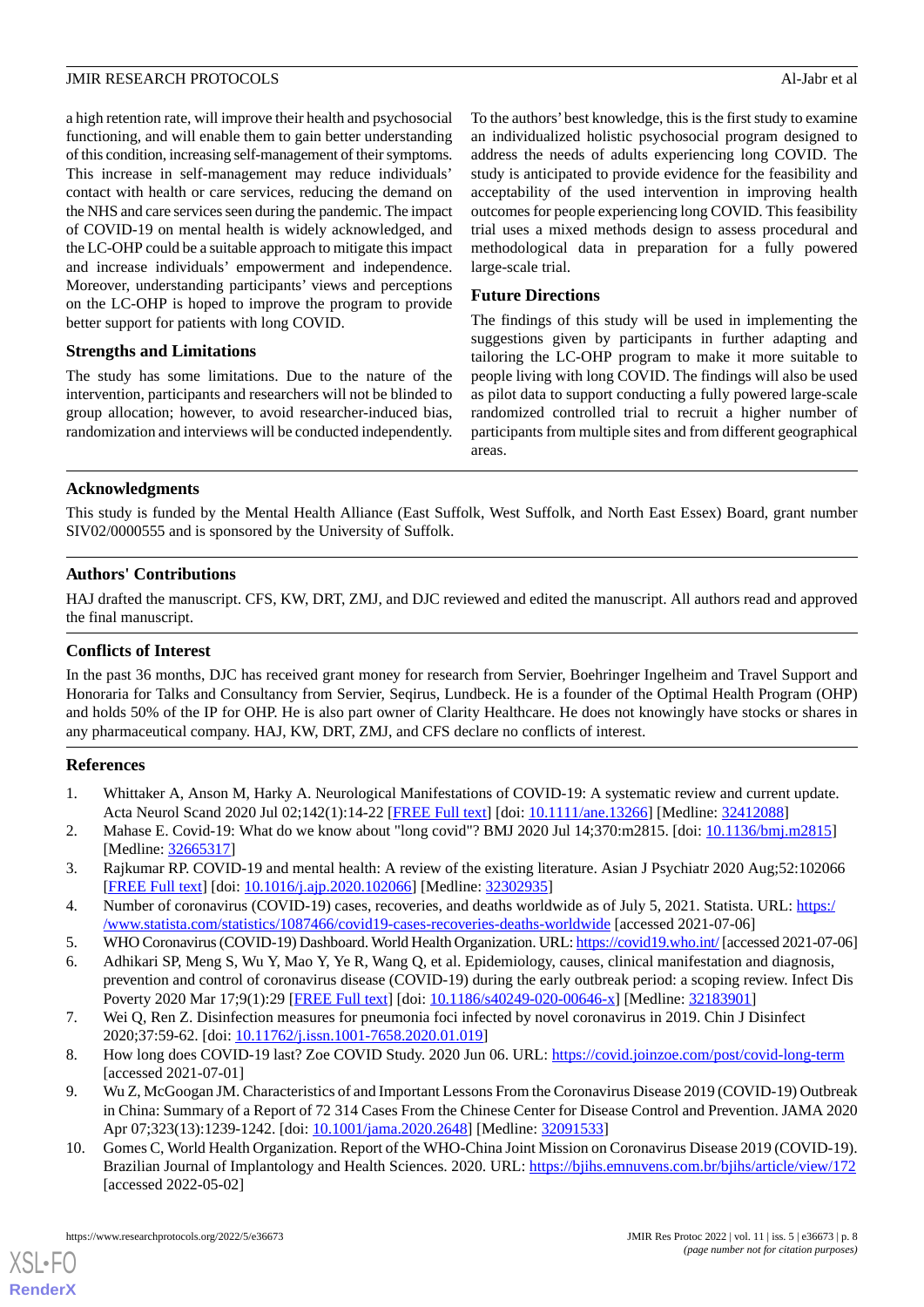- <span id="page-8-0"></span>11. Stengel A, Malek N, Zipfel S, Goepel S. Long Haulers-What Is the Evidence for Post-COVID Fatigue? Front Psychiatry 2021 May 21;12:677934 [\[FREE Full text\]](https://doi.org/10.3389/fpsyt.2021.677934) [doi: [10.3389/fpsyt.2021.677934](http://dx.doi.org/10.3389/fpsyt.2021.677934)] [Medline: [34093286\]](http://www.ncbi.nlm.nih.gov/entrez/query.fcgi?cmd=Retrieve&db=PubMed&list_uids=34093286&dopt=Abstract)
- <span id="page-8-2"></span><span id="page-8-1"></span>12. Venkatesan P. NICE guideline on long COVID. The Lancet Respiratory Medicine 2021 Feb;9(2):129. [doi: [10.1016/S2213-2600\(21\)00031-X\]](http://dx.doi.org/10.1016/S2213-2600(21)00031-X)
- 13. Lopez-Leon S, Wegman-Ostrosky T, Perelman C, Sepulveda R, Rebolledo PA, Cuapio A, et al. More than 50 long-term effects of COVID-19: a systematic review and meta-analysis. Sci Rep 2021 Aug 09;11(1):16144 [[FREE Full text](https://doi.org/10.1038/s41598-021-95565-8)] [doi: [10.1038/s41598-021-95565-8\]](http://dx.doi.org/10.1038/s41598-021-95565-8) [Medline: [34373540\]](http://www.ncbi.nlm.nih.gov/entrez/query.fcgi?cmd=Retrieve&db=PubMed&list_uids=34373540&dopt=Abstract)
- <span id="page-8-4"></span><span id="page-8-3"></span>14. Raveendran AV, Jayadevan R, Sashidharan S. Long COVID: An overview. Diabetes Metab Syndr 2021;15(3):869-875 [[FREE Full text](http://europepmc.org/abstract/MED/33892403)] [doi: [10.1016/j.dsx.2021.04.007](http://dx.doi.org/10.1016/j.dsx.2021.04.007)] [Medline: [33892403](http://www.ncbi.nlm.nih.gov/entrez/query.fcgi?cmd=Retrieve&db=PubMed&list_uids=33892403&dopt=Abstract)]
- 15. Nabavi N. Long covid: How to define it and how to manage it. BMJ 2020 Sep 07;370:m3489. [doi: [10.1136/bmj.m3489\]](http://dx.doi.org/10.1136/bmj.m3489) [Medline: [32895219](http://www.ncbi.nlm.nih.gov/entrez/query.fcgi?cmd=Retrieve&db=PubMed&list_uids=32895219&dopt=Abstract)]
- <span id="page-8-8"></span>16. Greenhalgh T, Knight M, A'Court C, Buxton M, Husain L. Management of post-acute covid-19 in primary care. BMJ 2020 Aug 11;370:m3026. [doi: [10.1136/bmj.m3026](http://dx.doi.org/10.1136/bmj.m3026)] [Medline: [32784198\]](http://www.ncbi.nlm.nih.gov/entrez/query.fcgi?cmd=Retrieve&db=PubMed&list_uids=32784198&dopt=Abstract)
- <span id="page-8-5"></span>17. Cabrera Martimbianco AL, Pacheco RL, Bagattini ÂM, Riera R. Frequency, signs and symptoms, and criteria adopted for long COVID-19: A systematic review. Int J Clin Pract 2021 Oct 02;75(10):e14357 [\[FREE Full text\]](http://europepmc.org/abstract/MED/33977626) [doi: [10.1111/ijcp.14357\]](http://dx.doi.org/10.1111/ijcp.14357) [Medline: [33977626](http://www.ncbi.nlm.nih.gov/entrez/query.fcgi?cmd=Retrieve&db=PubMed&list_uids=33977626&dopt=Abstract)]
- <span id="page-8-6"></span>18. Long COVID: the NHS plan for 2021/22. National Health Service. 2021 Jun 15. URL: [https://www.england.nhs.uk/](https://www.england.nhs.uk/coronavirus/publication/long-covid-the-nhs-plan-for-2021-22/) [coronavirus/publication/long-covid-the-nhs-plan-for-2021-22/](https://www.england.nhs.uk/coronavirus/publication/long-covid-the-nhs-plan-for-2021-22/) [accessed 2022-05-02]
- 19. Sudre C, Murray B, Varsavsky T, Graham M, Penfold R, Bowyer R, et al. Attributes and predictors of long COVID. Nat Med 2021 Apr;27(4):626-631 [[FREE Full text](http://europepmc.org/abstract/MED/33692530)] [doi: [10.1038/s41591-021-01292-y\]](http://dx.doi.org/10.1038/s41591-021-01292-y) [Medline: [33692530](http://www.ncbi.nlm.nih.gov/entrez/query.fcgi?cmd=Retrieve&db=PubMed&list_uids=33692530&dopt=Abstract)]
- 20. Li X, Xu S, Yu M, Wang K, Tao Y, Zhou Y, et al. Risk factors for severity and mortality in adult COVID-19 inpatients in Wuhan. J Allergy Clin Immunol 2020 Jul;146(1):110-118 [[FREE Full text](http://europepmc.org/abstract/MED/32294485)] [doi: [10.1016/j.jaci.2020.04.006\]](http://dx.doi.org/10.1016/j.jaci.2020.04.006) [Medline: [32294485](http://www.ncbi.nlm.nih.gov/entrez/query.fcgi?cmd=Retrieve&db=PubMed&list_uids=32294485&dopt=Abstract)]
- 21. Kamal M, Abo Omirah M, Hussein A, Saeed H. Assessment and characterisation of post-COVID-19 manifestations. Int J Clin Pract 2021 Mar 03;75(3):e13746 [\[FREE Full text\]](http://europepmc.org/abstract/MED/32991035) [doi: [10.1111/ijcp.13746\]](http://dx.doi.org/10.1111/ijcp.13746) [Medline: [32991035\]](http://www.ncbi.nlm.nih.gov/entrez/query.fcgi?cmd=Retrieve&db=PubMed&list_uids=32991035&dopt=Abstract)
- <span id="page-8-7"></span>22. Wang D, Hu B, Hu C, Zhu F, Liu X, Zhang J, et al. Clinical Characteristics of 138 Hospitalized Patients With 2019 Novel Coronavirus-Infected Pneumonia in Wuhan, China. JAMA 2020 Mar 17;323(11):1061-1069 [[FREE Full text\]](http://europepmc.org/abstract/MED/32031570) [doi: [10.1001/jama.2020.1585](http://dx.doi.org/10.1001/jama.2020.1585)] [Medline: [32031570](http://www.ncbi.nlm.nih.gov/entrez/query.fcgi?cmd=Retrieve&db=PubMed&list_uids=32031570&dopt=Abstract)]
- <span id="page-8-9"></span>23. Mandal S, Barnett J, Brill SE, Brown JS, Denneny EK, Hare SS, et al. 'Long-COVID': a cross-sectional study of persisting symptoms, biomarker and imaging abnormalities following hospitalisation for COVID-19. Thorax 2021 Apr 10;76(4):396-398 [[FREE Full text](http://europepmc.org/abstract/MED/33172844)] [doi: [10.1136/thoraxjnl-2020-215818\]](http://dx.doi.org/10.1136/thoraxjnl-2020-215818) [Medline: [33172844](http://www.ncbi.nlm.nih.gov/entrez/query.fcgi?cmd=Retrieve&db=PubMed&list_uids=33172844&dopt=Abstract)]
- <span id="page-8-10"></span>24. Arnold DT, Hamilton FW, Milne A, Morley AJ, Viner J, Attwood M, et al. Patient outcomes after hospitalisation with COVID-19 and implications for follow-up: results from a prospective UK cohort. Thorax 2021 Apr 03;76(4):399-401 [[FREE Full text](http://thorax.bmj.com/lookup/pmidlookup?view=long&pmid=33273026)] [doi: [10.1136/thoraxjnl-2020-216086\]](http://dx.doi.org/10.1136/thoraxjnl-2020-216086) [Medline: [33273026](http://www.ncbi.nlm.nih.gov/entrez/query.fcgi?cmd=Retrieve&db=PubMed&list_uids=33273026&dopt=Abstract)]
- <span id="page-8-11"></span>25. Tenforde MW, Kim SS, Lindsell CJ, Billig Rose E, Shapiro NI, Files DC, CDC COVID-19 Response Team, et al. Symptom Duration and Risk Factors for Delayed Return to Usual Health Among Outpatients with COVID-19 in a Multistate Health Care Systems Network - United States, March-June 2020. MMWR Morb Mortal Wkly Rep 2020 Jul 31;69(30):993-998 [[FREE Full text](https://doi.org/10.15585/mmwr.mm6930e1)] [doi: [10.15585/mmwr.mm6930e1\]](http://dx.doi.org/10.15585/mmwr.mm6930e1) [Medline: [32730238\]](http://www.ncbi.nlm.nih.gov/entrez/query.fcgi?cmd=Retrieve&db=PubMed&list_uids=32730238&dopt=Abstract)
- <span id="page-8-13"></span><span id="page-8-12"></span>26. Coronavirus (COVID-19) latest insights. Office for National Statistics. 2021. URL: [https://www.ons.gov.uk/](https://www.ons.gov.uk/peoplepopulationandcommunity/healthandsocialcare/conditionsanddiseases/articles/coronaviruscovid19/latestinsights) [peoplepopulationandcommunity/healthandsocialcare/conditionsanddiseases/articles/coronaviruscovid19/latestinsights](https://www.ons.gov.uk/peoplepopulationandcommunity/healthandsocialcare/conditionsanddiseases/articles/coronaviruscovid19/latestinsights) [accessed 2021-07-13]
- <span id="page-8-14"></span>27. New research shows 2 million people may have had long COVID. Department of Health and Social Care. 2021. URL: <https://www.gov.uk/government/news/new-research-shows-2-million-people-may-have-had-long-covid> [accessed 2022-05-02]
- <span id="page-8-15"></span>28. Shah W, Hillman T, Playford ED, Hishmeh L. Managing the long term effects of covid-19: summary of NICE, SIGN, and RCGP rapid guideline. BMJ 2021 Jan 22;372:n136. [doi: [10.1136/bmj.n136\]](http://dx.doi.org/10.1136/bmj.n136) [Medline: [33483331\]](http://www.ncbi.nlm.nih.gov/entrez/query.fcgi?cmd=Retrieve&db=PubMed&list_uids=33483331&dopt=Abstract)
- <span id="page-8-17"></span><span id="page-8-16"></span>29. Townsend L, Dowds J, O'Brien K, Sheill G, Dyer A, O'Kelly B, et al. Persistent Poor Health after COVID-19 Is Not Associated with Respiratory Complications or Initial Disease Severity. Ann Am Thorac Soc 2021 Jun;18(6):997-1003 [[FREE Full text](http://europepmc.org/abstract/MED/33413026)] [doi: [10.1513/AnnalsATS.202009-1175OC\]](http://dx.doi.org/10.1513/AnnalsATS.202009-1175OC) [Medline: [33413026](http://www.ncbi.nlm.nih.gov/entrez/query.fcgi?cmd=Retrieve&db=PubMed&list_uids=33413026&dopt=Abstract)]
- <span id="page-8-18"></span>30. Gerwyn M, Maes M. Mechanisms Explaining Muscle Fatigue and Muscle Pain in Patients with Myalgic Encephalomyelitis/Chronic Fatigue Syndrome (ME/CFS): a Review of Recent Findings. Curr Rheumatol Rep 2017 Jan 23;19(1):1. [doi: [10.1007/s11926-017-0628-x](http://dx.doi.org/10.1007/s11926-017-0628-x)] [Medline: [28116577](http://www.ncbi.nlm.nih.gov/entrez/query.fcgi?cmd=Retrieve&db=PubMed&list_uids=28116577&dopt=Abstract)]
- 31. The Lancet. Facing up to long COVID. The Lancet 2020 Dec;396(10266):1861. [doi: [10.1016/s0140-6736\(20\)32662-3](http://dx.doi.org/10.1016/s0140-6736(20)32662-3)]
- 32. Carfì A, Bernabei R, Landi F. Persistent Symptoms in Patients After Acute COVID-19. JAMA 2020 Aug 11;324(6):603. [doi: [10.1001/jama.2020.12603\]](http://dx.doi.org/10.1001/jama.2020.12603)
- 33. Kingstone T, Taylor AK, O'Donnell CA, Atherton H, Blane DN, Chew-Graham CA. Finding the 'right' GP: a qualitative study of the experiences of people with long-COVID. BJGP Open 2020 Dec;4(5) [\[FREE Full text\]](http://bjgpopen.org/cgi/pmidlookup?view=long&pmid=33051223) [doi: [10.3399/bjgpopen20X101143](http://dx.doi.org/10.3399/bjgpopen20X101143)] [Medline: [33051223](http://www.ncbi.nlm.nih.gov/entrez/query.fcgi?cmd=Retrieve&db=PubMed&list_uids=33051223&dopt=Abstract)]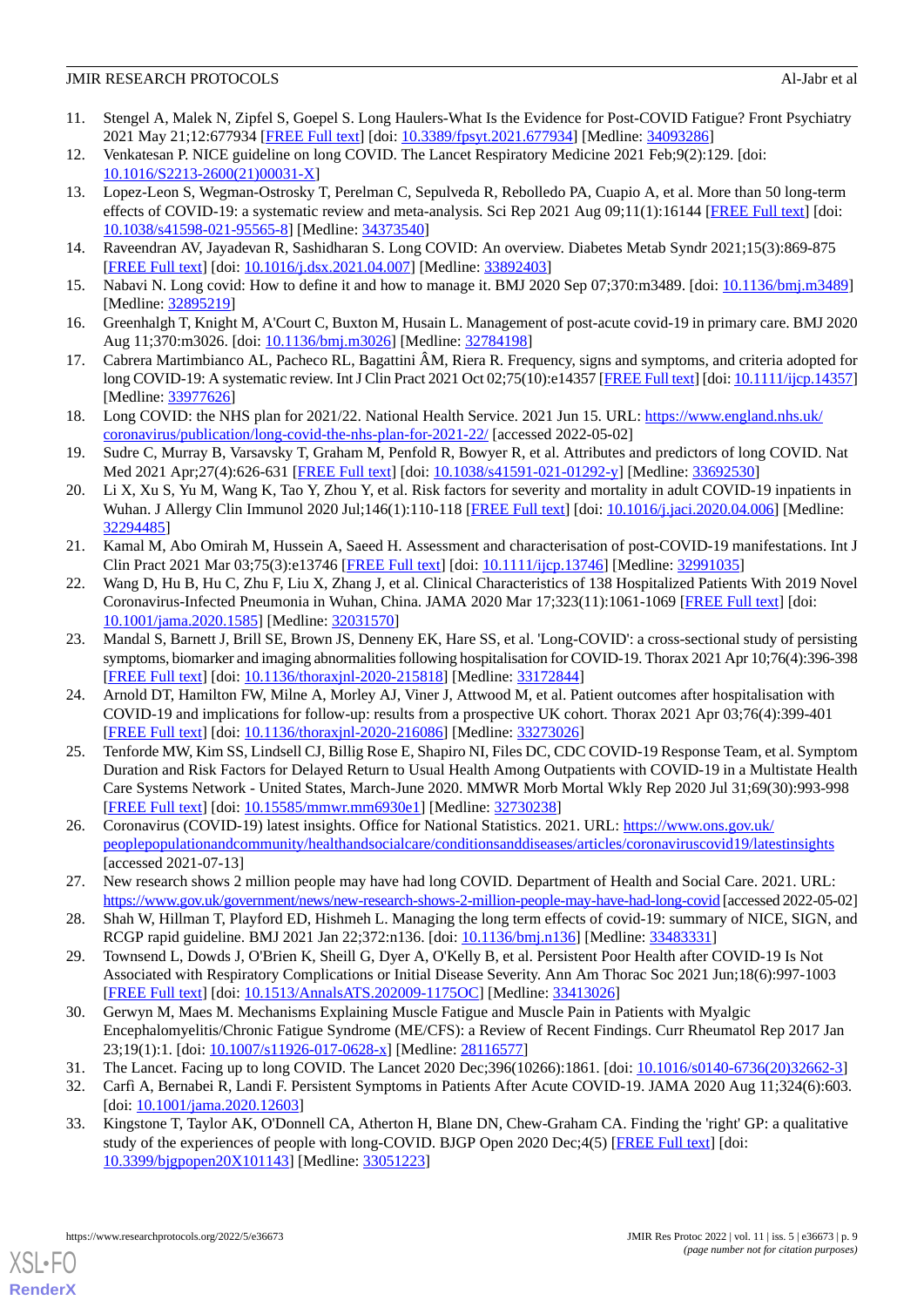- <span id="page-9-0"></span>34. Maury A, Lyoubi A, Peiffer-Smadja N, de Broucker T, Meppiel E. Neurological manifestations associated with SARS-CoV-2 and other coronaviruses: A narrative review for clinicians. Rev Neurol (Paris) 2021 Jan;177(1-2):51-64 [\[FREE Full text\]](http://europepmc.org/abstract/MED/33446327) [doi: [10.1016/j.neurol.2020.10.001](http://dx.doi.org/10.1016/j.neurol.2020.10.001)] [Medline: [33446327](http://www.ncbi.nlm.nih.gov/entrez/query.fcgi?cmd=Retrieve&db=PubMed&list_uids=33446327&dopt=Abstract)]
- <span id="page-9-1"></span>35. Rogers JP, Chesney E, Oliver D, Pollak TA, McGuire P, Fusar-Poli P, et al. Psychiatric and neuropsychiatric presentations associated with severe coronavirus infections: a systematic review and meta-analysis with comparison to the COVID-19 pandemic. Lancet Psychiatry 2020 Jul;7(7):611-627 [\[FREE Full text\]](https://linkinghub.elsevier.com/retrieve/pii/S2215-0366(20)30203-0) [doi: [10.1016/S2215-0366\(20\)30203-0](http://dx.doi.org/10.1016/S2215-0366(20)30203-0)] [Medline: [32437679](http://www.ncbi.nlm.nih.gov/entrez/query.fcgi?cmd=Retrieve&db=PubMed&list_uids=32437679&dopt=Abstract)]
- <span id="page-9-3"></span><span id="page-9-2"></span>36. Mazza MG, De Lorenzo R, Conte C, Poletti S, Vai B, Bollettini I, COVID-19 BioB Outpatient Clinic Study group, et al. Anxiety and depression in COVID-19 survivors: Role of inflammatory and clinical predictors. Brain Behav Immun 2020 Oct;89:594-600 [[FREE Full text](http://europepmc.org/abstract/MED/32738287)] [doi: [10.1016/j.bbi.2020.07.037](http://dx.doi.org/10.1016/j.bbi.2020.07.037)] [Medline: [32738287\]](http://www.ncbi.nlm.nih.gov/entrez/query.fcgi?cmd=Retrieve&db=PubMed&list_uids=32738287&dopt=Abstract)
- <span id="page-9-4"></span>37. Emerging evidence on COVID-19?s impact on mental health and health inequalities. The Health Foundation. 2020. URL: <https://www.health.org.uk/news-and-comment/blogs/emerging-evidence-on-covid-19s-impact-on-mental-health-and-health> [accessed 2022-05-02]
- <span id="page-9-5"></span>38. Moss R. Long Covid: These Are The Symptoms And Treatments. Huffington Post. 2021 Jun 24. URL: [https://www.](https://www.huffingtonpost.co.uk/entry/long-covid-symptoms-treatments_uk_60d446cde4b052e474fe59e8) [huffingtonpost.co.uk/entry/long-covid-symptoms-treatments\\_uk\\_60d446cde4b052e474fe59e8](https://www.huffingtonpost.co.uk/entry/long-covid-symptoms-treatments_uk_60d446cde4b052e474fe59e8) [accessed 2022-05-02]
- <span id="page-9-6"></span>39. Sissons B. What to know about long COVID. Medical News Today. 2021. URL: [https://www.medicalnewstoday.com/](https://www.medicalnewstoday.com/articles/long-covid) [articles/long-covid](https://www.medicalnewstoday.com/articles/long-covid) [accessed 2022-05-02]
- <span id="page-9-7"></span>40. Sampson V. Long Covid: A Complex Health Crisis That Needs Individualised, Integrated & Holistic Support. Craniosacral. 2021. URL: <https://www.craniosacral.co.uk/blog/long-covid/> [accessed 2022-05-02]
- <span id="page-9-8"></span>41. Realising the True Value of Integrated Care: Beyond COVID-19. International Foundation for Integrated Care. 2020. URL: <https://integratedcarefoundation.org/publications/realising-the-true-value-of-integrated-care-beyond-covid-19-2> [accessed 2022-05-02]
- <span id="page-9-10"></span><span id="page-9-9"></span>42. Supporting your recovery after COVID-19. National Health Service. 2020. URL:<https://www.yourcovidrecovery.nhs.uk/> [accessed 2021-07-07]
- 43. COVID-19 rapid guideline: managing the long term effects of COVID-19. National Institute for Health and Care Excellence. 2020 Dec 18. URL: <http://www.nice.org.uk/guidance/ng188> [accessed 2022-05-02]
- 44. Hawton K, Casey D, Bale E, Brand F, Ness J, Waters K, et al. Self-harm during the early period of the COVID-19 pandemic in England: Comparative trend analysis of hospital presentations. J Affect Disord 2021 Mar 01;282:991-995 [[FREE Full](http://europepmc.org/abstract/MED/33601744) [text](http://europepmc.org/abstract/MED/33601744)] [doi: [10.1016/j.jad.2021.01.015\]](http://dx.doi.org/10.1016/j.jad.2021.01.015) [Medline: [33601744\]](http://www.ncbi.nlm.nih.gov/entrez/query.fcgi?cmd=Retrieve&db=PubMed&list_uids=33601744&dopt=Abstract)
- <span id="page-9-11"></span>45. Chen S, Jones P, Underwood B, Moore A, Bullmore E, Banerjee S, et al. The early impact of COVID-19 on mental health and community physical health services and their patients' mortality in Cambridgeshire and Peterborough, UK. J Psychiatr Res 2020 Dec;131:244-254 [\[FREE Full text\]](http://europepmc.org/abstract/MED/33035957) [doi: [10.1016/j.jpsychires.2020.09.020\]](http://dx.doi.org/10.1016/j.jpsychires.2020.09.020) [Medline: [33035957](http://www.ncbi.nlm.nih.gov/entrez/query.fcgi?cmd=Retrieve&db=PubMed&list_uids=33035957&dopt=Abstract)]
- <span id="page-9-12"></span>46. Sheridan Rains L, Johnson S, Barnett P, Steare T, Needle J, Carr S, COVID-19 Mental Health Policy Research Unit Group. Early impacts of the COVID-19 pandemic on mental health care and on people with mental health conditions: framework synthesis of international experiences and responses. Soc Psychiatry Psychiatr Epidemiol 2021 Jan;56(1):13-24 [\[FREE](http://europepmc.org/abstract/MED/32804258) [Full text\]](http://europepmc.org/abstract/MED/32804258) [doi: [10.1007/s00127-020-01924-7](http://dx.doi.org/10.1007/s00127-020-01924-7)] [Medline: [32804258](http://www.ncbi.nlm.nih.gov/entrez/query.fcgi?cmd=Retrieve&db=PubMed&list_uids=32804258&dopt=Abstract)]
- <span id="page-9-13"></span>47. Mental health services monthly statistics. National Health Service. 2021. URL: [https://digital.nhs.uk/data-and-information/](https://digital.nhs.uk/data-and-information/data-tools-and-services/data-services/mental-health-data-hub/mental-health-services-monthly-statistics) [data-tools-and-services/data-services/mental-health-data-hub/mental-health-services-monthly-statistics](https://digital.nhs.uk/data-and-information/data-tools-and-services/data-services/mental-health-data-hub/mental-health-services-monthly-statistics)[accessed 2021-09-28]
- <span id="page-9-14"></span>48. Mental Health Watch. Royal College of Psychiatrists. 2021. URL:<https://mentalhealthwatch.rcpsych.ac.uk/> [accessed 2021-09-28]
- <span id="page-9-15"></span>49. Mental Health Services Monthly Statistics Final March, Provisional April 2021. National Health Service. URL: [https:/](https://digital.nhs.uk/data-and-information/publications/statistical/mental-health-services-monthly-statistics/final-march-2021) [/digital.nhs.uk/data-and-information/publications/statistical/mental-health-services-monthly-statistics/final-march-2021](https://digital.nhs.uk/data-and-information/publications/statistical/mental-health-services-monthly-statistics/final-march-2021) [accessed 2021-09-28]
- <span id="page-9-16"></span>50. Personal and economic well-being in Great Britain. Office for National Statistics. 2020. URL: [https://www.ons.gov.uk/](https://www.ons.gov.uk/peoplepopulationandcommunity/wellbeing/bulletins/personalandeconomicwellbeingintheuk/may2020) [peoplepopulationandcommunity/wellbeing/bulletins/personalandeconomicwellbeingintheuk/may2020](https://www.ons.gov.uk/peoplepopulationandcommunity/wellbeing/bulletins/personalandeconomicwellbeingintheuk/may2020) [accessed 2021-09-29]
- <span id="page-9-17"></span>51. Analysis of RCPsych member survey - beds and out of area placements. Royal College of Psychiatrists. 2021. URL: [https:/](https://www.rcpsych.ac.uk/docs/default-source/about-us/covid-19/policy---beds-survey---january-2021.pdf?sfvrsn=a71970ab_4) [/www.rcpsych.ac.uk/docs/default-source/about-us/covid-19/policy---beds-survey---january-2021.pdf?sfvrsn=a71970ab\\_4](https://www.rcpsych.ac.uk/docs/default-source/about-us/covid-19/policy---beds-survey---january-2021.pdf?sfvrsn=a71970ab_4) [accessed 2021-09-28]
- <span id="page-9-19"></span><span id="page-9-18"></span>52. O'Shea N. Covid-19 and the nation's mental health. Centre for Mental Health. 2021. URL: [https://www.](https://www.centreformentalhealth.org.uk/sites/default/files/publication/download/CentreforMentalHealth_COVID_MH_Forecasting4_May21.pdf) [centreformentalhealth.org.uk/sites/default/files/publication/download/](https://www.centreformentalhealth.org.uk/sites/default/files/publication/download/CentreforMentalHealth_COVID_MH_Forecasting4_May21.pdf) [CentreforMentalHealth\\_COVID\\_MH\\_Forecasting4\\_May21.pdf](https://www.centreformentalhealth.org.uk/sites/default/files/publication/download/CentreforMentalHealth_COVID_MH_Forecasting4_May21.pdf) [accessed 2021-09-28]
- 53. Young K, Purves K, Hübel C, Davies M, Thompson K, Bristow S. Depression, anxiety and PTSD symptoms before and during the COVID-19 pandemic in the UK. PsyArXiv Preprints 2021 May 14:6. [doi: [10.31234/osf.io/sf7b6\]](http://dx.doi.org/10.31234/osf.io/sf7b6)
- 54. Mental health impacts of the COVID 19 pandemic on adults. UK Parliament. 2021. URL: [https://post.parliament.uk/](https://post.parliament.uk/research-briefings/post-pn-0648/) [research-briefings/post-pn-0648/](https://post.parliament.uk/research-briefings/post-pn-0648/) [accessed 2021-09-28]
- 55. Gilbert MM, Chamberlain JA, White CR, Mayers PW, Pawsey B, Liew D, et al. Controlled clinical trial of a self-management program for people with mental illness in an adult mental health service - the Optimal Health Program (OHP). Aust. Health Review 2012;36(1):1. [doi: [10.1071/ah11008](http://dx.doi.org/10.1071/ah11008)]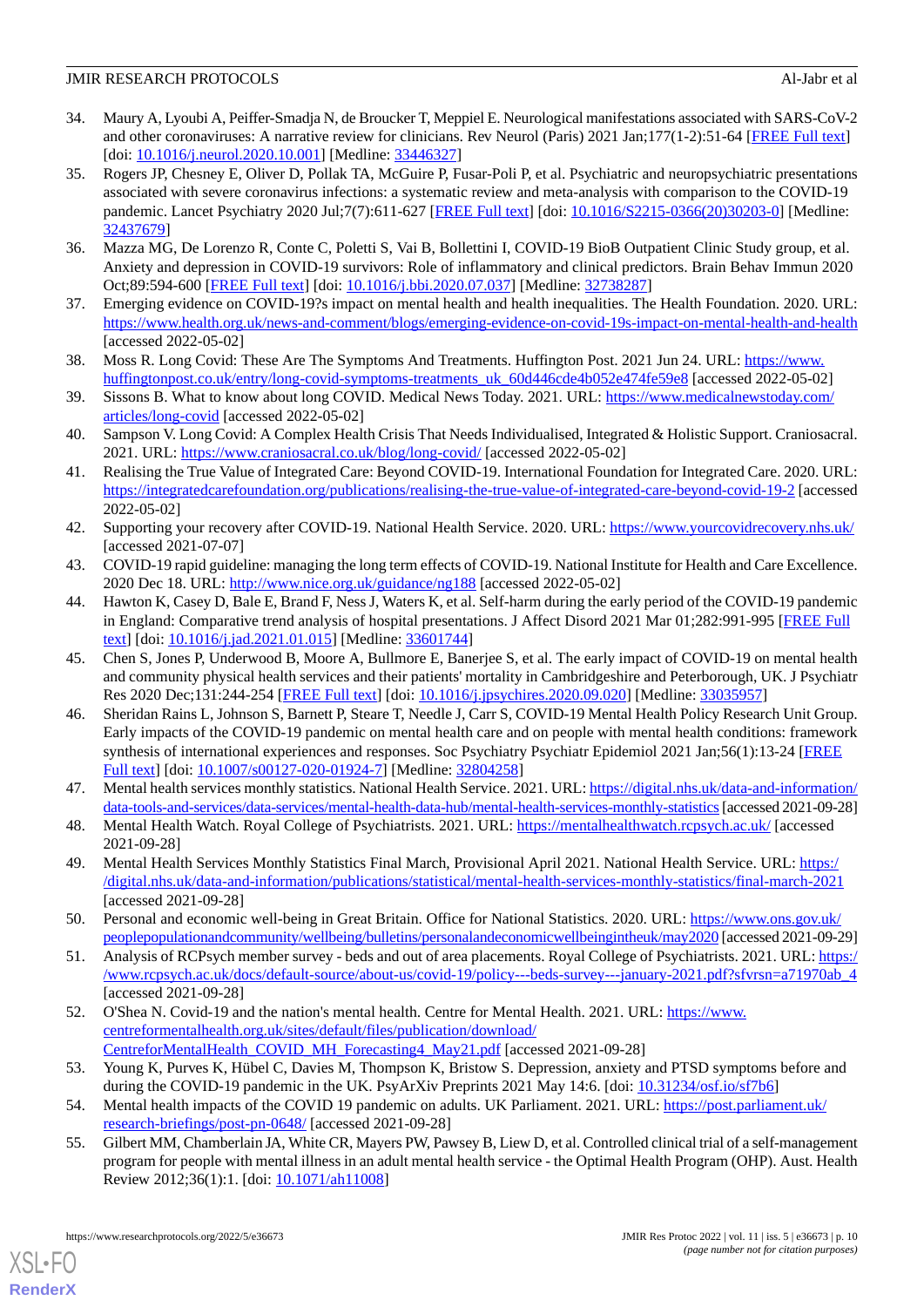- <span id="page-10-0"></span>56. Barlow J, Wright C, Sheasby J, Turner A, Hainsworth J. Self-management approaches for people with chronic conditions: a review. Patient Education and Counseling 2002 Oct;48(2):177-187. [doi: [10.1016/S0738-3991\(02\)00032-0\]](http://dx.doi.org/10.1016/S0738-3991(02)00032-0)
- <span id="page-10-2"></span><span id="page-10-1"></span>57. Henningsen P, Zipfel S, Herzog W. Management of functional somatic syndromes. The Lancet 2007 Mar;369(9565):946-955. [doi: [10.1016/s0140-6736\(07\)60159-7](http://dx.doi.org/10.1016/s0140-6736(07)60159-7)]
- 58. Ferrier L, Ski CF, O'Brien C, Jenkins Z, Thompson DR, Moore G, et al. Bridging the gap between diabetes care and mental health: perspectives of the Mental health IN DiabeteS Optimal Health Program (MINDS OHP). BMC Endocr Disord 2021 May 08;21(1):96 [\[FREE Full text\]](https://bmcendocrdisord.biomedcentral.com/articles/10.1186/s12902-021-00760-3) [doi: [10.1186/s12902-021-00760-3](http://dx.doi.org/10.1186/s12902-021-00760-3)] [Medline: [33964904\]](http://www.ncbi.nlm.nih.gov/entrez/query.fcgi?cmd=Retrieve&db=PubMed&list_uids=33964904&dopt=Abstract)
- <span id="page-10-4"></span><span id="page-10-3"></span>59. Minshall C, Castle DJ, Thompson DR, Pascoe M, Cameron J, McCabe M, et al. A psychosocial intervention for stroke survivors and carers: 12-month outcomes of a randomized controlled trial. Top Stroke Rehabil 2020 Dec 19;27(8):563-576. [doi: [10.1080/10749357.2020.1738677](http://dx.doi.org/10.1080/10749357.2020.1738677)] [Medline: [32191569\]](http://www.ncbi.nlm.nih.gov/entrez/query.fcgi?cmd=Retrieve&db=PubMed&list_uids=32191569&dopt=Abstract)
- <span id="page-10-5"></span>60. Jenkins ZM, Tan EJ, O'Flaherty E, Knowles S, Thompson DR, Ski CF, et al. A psychosocial intervention for individuals with advanced chronic kidney disease: A feasibility randomized controlled trial. Nephrology (Carlton) 2021 May 02;26(5):442-453. [doi: [10.1111/nep.13850\]](http://dx.doi.org/10.1111/nep.13850) [Medline: [33484221](http://www.ncbi.nlm.nih.gov/entrez/query.fcgi?cmd=Retrieve&db=PubMed&list_uids=33484221&dopt=Abstract)]
- <span id="page-10-6"></span>61. NICE. NICE COVID-19 rapid guidelines. PharmacoEcon Outcomes News 2021;877(1):33 [[FREE Full text](http://europepmc.org/abstract/MED/33948079)] [doi: [10.1007/s40274-021-7682-3\]](http://dx.doi.org/10.1007/s40274-021-7682-3) [Medline: [33948079](http://www.ncbi.nlm.nih.gov/entrez/query.fcgi?cmd=Retrieve&db=PubMed&list_uids=33948079&dopt=Abstract)]
- <span id="page-10-7"></span>62. Chan A, Tetzlaff JM, Gøtzsche PC, Altman DG, Mann H, Berlin JA, et al. SPIRIT 2013 explanation and elaboration: guidance for protocols of clinical trials. BMJ 2013 Jan 08;346(jan08 15):e7586-e7586 [\[FREE Full text\]](http://www.bmj.com/lookup/pmidlookup?view=long&pmid=23303884) [doi: [10.1136/bmj.e7586](http://dx.doi.org/10.1136/bmj.e7586)] [Medline: [23303884](http://www.ncbi.nlm.nih.gov/entrez/query.fcgi?cmd=Retrieve&db=PubMed&list_uids=23303884&dopt=Abstract)]
- 63. Billingham SAM, Whitehead AL, Julious SA. An audit of sample sizes for pilot and feasibility trials being undertaken in the United Kingdom registered in the United Kingdom Clinical Research Network database. BMC Med Res Methodol 2013 Aug 20;13:104 [\[FREE Full text\]](https://bmcmedresmethodol.biomedcentral.com/articles/10.1186/1471-2288-13-104) [doi: [10.1186/1471-2288-13-104](http://dx.doi.org/10.1186/1471-2288-13-104)] [Medline: [23961782\]](http://www.ncbi.nlm.nih.gov/entrez/query.fcgi?cmd=Retrieve&db=PubMed&list_uids=23961782&dopt=Abstract)
- <span id="page-10-8"></span>64. Browne RH. On the use of a pilot sample for sample size determination. Stat Med 1995 Sep 15;14(17):1933-1940. [doi: [10.1002/sim.4780141709\]](http://dx.doi.org/10.1002/sim.4780141709) [Medline: [8532986\]](http://www.ncbi.nlm.nih.gov/entrez/query.fcgi?cmd=Retrieve&db=PubMed&list_uids=8532986&dopt=Abstract)
- 65. Lancaster G, Dodd S, Williamson P. Design and analysis of pilot studies: recommendations for good practice. J Eval Clin Pract 2004 May;10(2):307-312. [doi: [10.1111/j..2002.384.doc.x](http://dx.doi.org/10.1111/j..2002.384.doc.x)] [Medline: [15189396](http://www.ncbi.nlm.nih.gov/entrez/query.fcgi?cmd=Retrieve&db=PubMed&list_uids=15189396&dopt=Abstract)]
- <span id="page-10-10"></span><span id="page-10-9"></span>66. Teare MD, Dimairo M, Shephard N, Hayman A, Whitehead A, Walters SJ. Sample size requirements to estimate key design parameters from external pilot randomised controlled trials: a simulation study. Trials 2014 Jul 03;15(1):264 [[FREE Full](https://trialsjournal.biomedcentral.com/articles/10.1186/1745-6215-15-264) [text](https://trialsjournal.biomedcentral.com/articles/10.1186/1745-6215-15-264)] [doi: [10.1186/1745-6215-15-264\]](http://dx.doi.org/10.1186/1745-6215-15-264) [Medline: [24993581\]](http://www.ncbi.nlm.nih.gov/entrez/query.fcgi?cmd=Retrieve&db=PubMed&list_uids=24993581&dopt=Abstract)
- <span id="page-10-11"></span>67. Kroenke K, Spitzer RL, Williams JBW. The PHQ-9: validity of a brief depression severity measure. J Gen Intern Med 2001 Sep;16(9):606-613 [\[FREE Full text\]](https://onlinelibrary.wiley.com/resolve/openurl?genre=article&sid=nlm:pubmed&issn=0884-8734&date=2001&volume=16&issue=9&spage=606) [doi: [10.1046/j.1525-1497.2001.016009606.x](http://dx.doi.org/10.1046/j.1525-1497.2001.016009606.x)] [Medline: [11556941](http://www.ncbi.nlm.nih.gov/entrez/query.fcgi?cmd=Retrieve&db=PubMed&list_uids=11556941&dopt=Abstract)]
- <span id="page-10-12"></span>68. Swinson RP. The GAD-7 scale was accurate for diagnosing generalised anxiety disorder. Evid Based Med 2006 Dec 01;11(6):184-184. [doi: [10.1136/ebm.11.6.184\]](http://dx.doi.org/10.1136/ebm.11.6.184) [Medline: [17213178](http://www.ncbi.nlm.nih.gov/entrez/query.fcgi?cmd=Retrieve&db=PubMed&list_uids=17213178&dopt=Abstract)]
- <span id="page-10-13"></span>69. Spitzer RL, Kroenke K, Williams JBW, Löwe B. A brief measure for assessing generalized anxiety disorder: the GAD-7. Arch Intern Med 2006 May 22;166(10):1092-1097. [doi: [10.1001/archinte.166.10.1092](http://dx.doi.org/10.1001/archinte.166.10.1092)] [Medline: [16717171](http://www.ncbi.nlm.nih.gov/entrez/query.fcgi?cmd=Retrieve&db=PubMed&list_uids=16717171&dopt=Abstract)]
- <span id="page-10-14"></span>70. Schwarzer R, Jerusalem M. The General Self-Efficacy Scale. APA PsycNet Direct. 1995. URL: [https://doi.apa.org/](https://doi.apa.org/doiLanding?doi=10.1037%2Ft00393-000) [doiLanding?doi=10.1037%2Ft00393-000](https://doi.apa.org/doiLanding?doi=10.1037%2Ft00393-000) [accessed 2022-05-02]
- <span id="page-10-15"></span>71. Janssen MF, Pickard AS, Golicki D, Gudex C, Niewada M, Scalone L, et al. Measurement properties of the EQ-5D-5L compared to the EQ-5D-3L across eight patient groups: a multi-country study. Qual Life Res 2013 Sep 25;22(7):1717-1727 [[FREE Full text](http://europepmc.org/abstract/MED/23184421)] [doi: [10.1007/s11136-012-0322-4\]](http://dx.doi.org/10.1007/s11136-012-0322-4) [Medline: [23184421](http://www.ncbi.nlm.nih.gov/entrez/query.fcgi?cmd=Retrieve&db=PubMed&list_uids=23184421&dopt=Abstract)]
- <span id="page-10-16"></span>72. Herdman M, Gudex C, Lloyd A, Janssen M, Kind P, Parkin D, et al. Development and preliminary testing of the new five-level version of EQ-5D (EQ-5D-5L). Qual Life Res 2011 Dec;20(10):1727-1736 [[FREE Full text](http://europepmc.org/abstract/MED/21479777)] [doi: [10.1007/s11136-011-9903-x\]](http://dx.doi.org/10.1007/s11136-011-9903-x) [Medline: [21479777](http://www.ncbi.nlm.nih.gov/entrez/query.fcgi?cmd=Retrieve&db=PubMed&list_uids=21479777&dopt=Abstract)]
- <span id="page-10-17"></span>73. de Kleijn WP, De Vries J, Wijnen PA, Drent M. Minimal (clinically) important differences for the Fatigue Assessment Scale in sarcoidosis. Respir Med 2011 Sep;105(9):1388-1395 [[FREE Full text\]](https://linkinghub.elsevier.com/retrieve/pii/S0954-6111(11)00167-3) [doi: [10.1016/j.rmed.2011.05.004\]](http://dx.doi.org/10.1016/j.rmed.2011.05.004) [Medline: [21700440](http://www.ncbi.nlm.nih.gov/entrez/query.fcgi?cmd=Retrieve&db=PubMed&list_uids=21700440&dopt=Abstract)]
- 74. Drent M, Lower EE, De Vries J. Sarcoidosis-associated fatigue. Eur Respir J 2012 Jul 22;40(1):255-263 [\[FREE Full text](http://erj.ersjournals.com/cgi/pmidlookup?view=long&pmid=22441750)] [doi: [10.1183/09031936.00002512\]](http://dx.doi.org/10.1183/09031936.00002512) [Medline: [22441750\]](http://www.ncbi.nlm.nih.gov/entrez/query.fcgi?cmd=Retrieve&db=PubMed&list_uids=22441750&dopt=Abstract)
- <span id="page-10-19"></span>75. Castle DJ, Gilbert M. Collaborative therapy: framework for mental health. Br J Psychiatry 2006 Nov 02;189(5):467-467. [doi: [10.1192/bjp.189.5.467](http://dx.doi.org/10.1192/bjp.189.5.467)] [Medline: [17077443](http://www.ncbi.nlm.nih.gov/entrez/query.fcgi?cmd=Retrieve&db=PubMed&list_uids=17077443&dopt=Abstract)]
- <span id="page-10-18"></span>76. Castle D, White C, Chamberlain J, Berk M, Berk L, Lauder S, et al. Group-based psychosocial intervention for bipolar disorder: randomised controlled trial. Br J Psychiatry 2010 May 02;196(5):383-388. [doi: [10.1192/bjp.bp.108.058263](http://dx.doi.org/10.1192/bjp.bp.108.058263)] [Medline: [20435965](http://www.ncbi.nlm.nih.gov/entrez/query.fcgi?cmd=Retrieve&db=PubMed&list_uids=20435965&dopt=Abstract)]
- 77. O'Brien CL, Moore G, Rolley JX, Ski CF, Thompson DR, Lautenschlager NT, et al. Exploring health care providers' perceptions of the needs of stroke carers: informing development of an optimal health program. Top Stroke Rehabil 2014 Dec 22;21(5):421-431. [doi: [10.1310/tsr2105-421\]](http://dx.doi.org/10.1310/tsr2105-421) [Medline: [25341387](http://www.ncbi.nlm.nih.gov/entrez/query.fcgi?cmd=Retrieve&db=PubMed&list_uids=25341387&dopt=Abstract)]
- 78. Ski CF, Castle DJ, Lautenschlager NT, Moore G, Thompson DR. Caring for caregivers after a stroke. Int. Psychogeriatr 2014 Nov 10;27(1):1-4. [doi: [10.1017/s1041610214002385\]](http://dx.doi.org/10.1017/s1041610214002385)
- 79. Brereton L, Carroll C, Barnston S. Interventions for adult family carers of people who have had a stroke: a systematic review. Clin Rehabil 2007 Oct 01;21(10):867-884. [doi: [10.1177/0269215507078313\]](http://dx.doi.org/10.1177/0269215507078313) [Medline: [17981846](http://www.ncbi.nlm.nih.gov/entrez/query.fcgi?cmd=Retrieve&db=PubMed&list_uids=17981846&dopt=Abstract)]